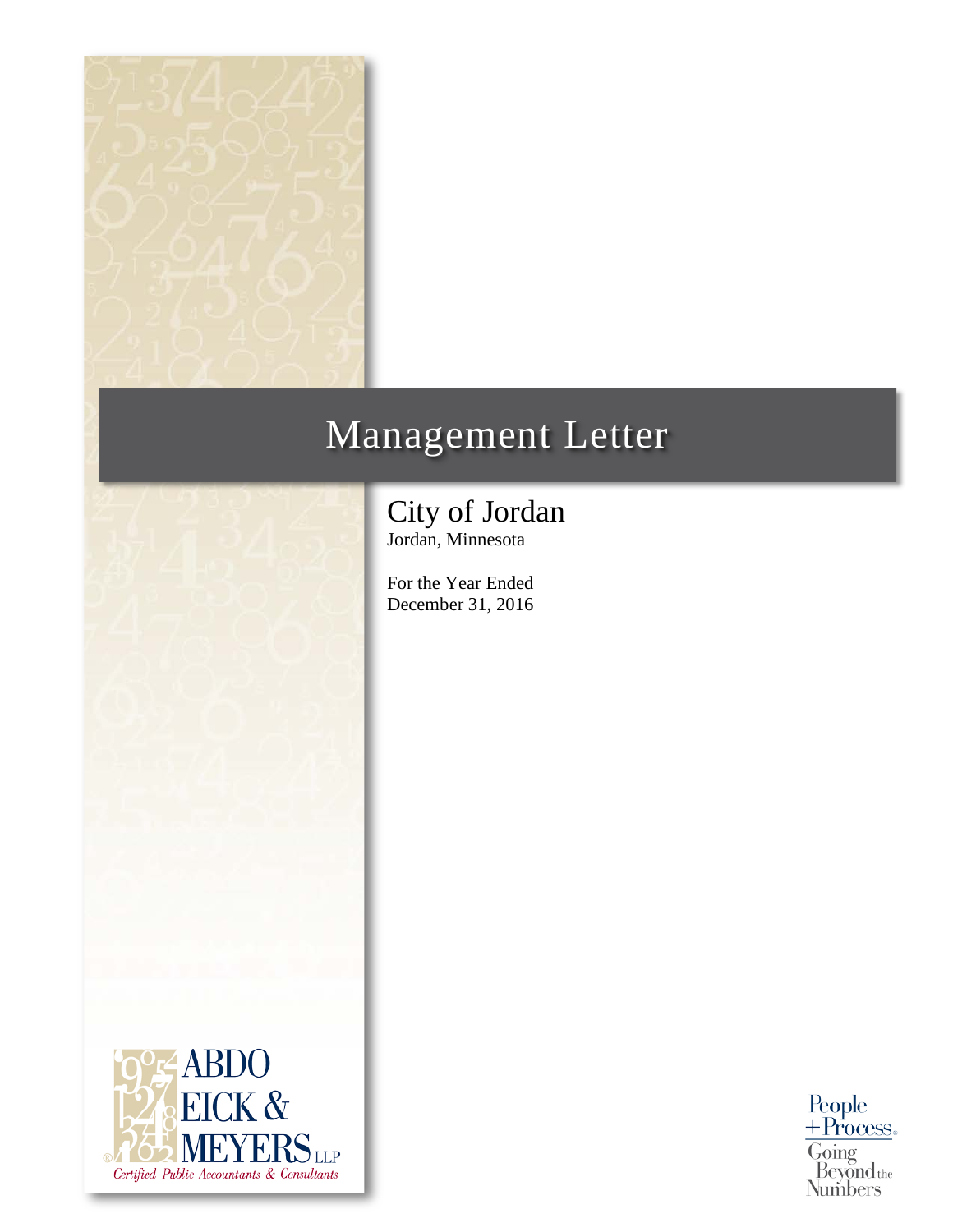

May 19, 2017

Management, Honorable Mayor, and City Council City of Jordan, Minnesota

We have audited the financial statements of the governmental activities, the business-type activities, each major fund and the aggregate remaining fund information of the City of Jordan, (the City) as of and for the year ended December 31, 2016. Professional standards require that we provide you with information about our responsibilities under generally accepted accounting standards and *Government Auditing Standards,* as well as certain information related to the planned scope and timing of our audit. We have communicated such information in our letter to you dated December 13, 2016. Professional standards also require that we communicate to you the following information related to our audit.

# **Our Responsibility under Auditing Standards Generally Accepted in the United States of America and** *Government Auditing Standards*

As stated in our engagement letter, our responsibility, as described by professional standards, is to express opinions about whether the financial statements prepared by management with your oversight are fairly presented, in all material respects, in conformity with accounting principles generally accepted in the United States of America. Our audit of financial statements does not relieve you or your management of your responsibilities.

Our responsibility is to plan and perform the audit to obtain reasonable, but not absolute, assurance that the financial statements are free of material misstatement. As part of our audit, we considered the internal control of the City. Such considerations were solely for the purpose of determining our audit procedures and not to provide any assurance concerning such internal control. We are responsible for communicating significant matters related to the audit that are, in our professional judgment, relevant to your responsibilities in overseeing the financial reporting process. However, we are not required to design procedures specifically to identify such matters.

# **Significant Audit Findings**

In planning and performing our audit of the financial statements, we considered the City's internal control over financial reporting (internal control) to determine the audit procedures that are appropriate in the circumstances for the purpose of expressing our opinions on the financial statements, but not for the purpose of expressing an opinion on the effectiveness of the City's internal control. Accordingly, we do not express an opinion on the effectiveness of the City's internal control.

A *deficiency in internal control* exists when the design or operation of a control does not allow management or employees, in the normal course of performing their assigned functions, to prevent, or detect and correct, misstatements on a timely basis. A *material weakness* is a deficiency, or a combination of deficiencies, in internal control such that there is a reasonable possibility that a material misstatement of the entity's financial statements will not be prevented, or detected and corrected on a timely basis. A *significant deficiency* is a deficiency, or a combination of deficiencies, in internal control that is less severe than a material weakness, yet important enough to merit attention by those charged with governance.

Our consideration of internal control was for the limited purpose described in the first paragraph of this section and was not designed to identify all deficiencies in internal control that might be material weaknesses or significant deficiencies and therefore, material weaknesses or significant deficiencies may exist that were not identified. Given these limitations, during our audit we did not identify any deficiencies in internal control that we consider to be material weaknesses. However, material weaknesses may exist that have not been identified. We consider the deficiency described in the accompanying pages as item 2016-001 to be a significant deficiency.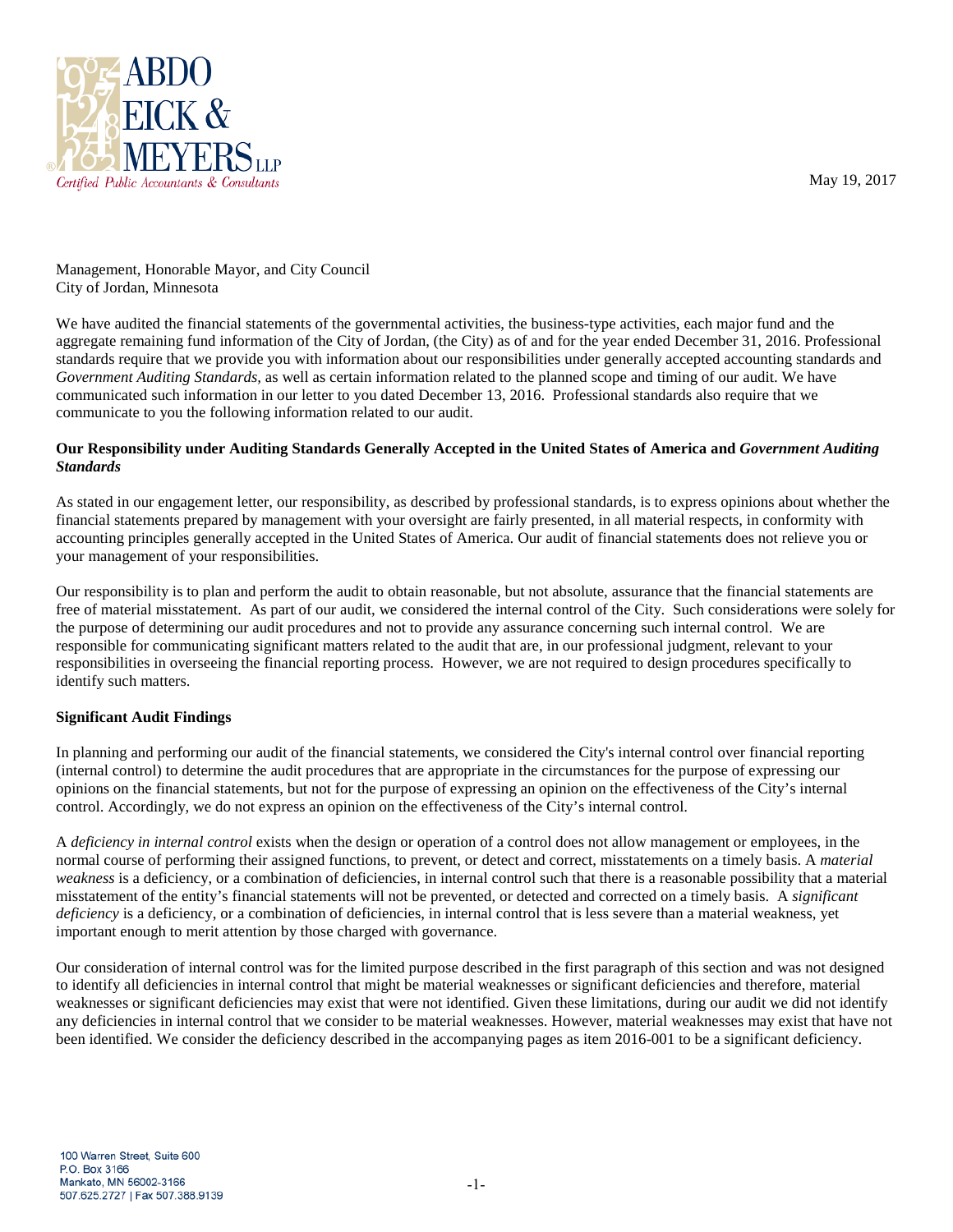#### **2016-001 Segregation of duties**

| Condition:     | During our audit we reviewed internal control procedures over disbursements, cash receipts, utility<br>billing, payroll and investments and found the City to have limited segregation of duties in these<br>areas as noted below.                                                    |
|----------------|---------------------------------------------------------------------------------------------------------------------------------------------------------------------------------------------------------------------------------------------------------------------------------------|
| Criteria:      | There are four general categories of duties: authorization, custody, record keeping and<br>reconciliation. In an ideal system, different employees perform each of these four major functions. In<br>other words, no one person has control of two or more of these responsibilities. |
| <i>Effect:</i> | This indicates that it would be likely that a misstatement may occur and not be detected by the City's<br>system of internal control. The audit firm cannot serve as a compensating control over this<br>deficiency.                                                                  |

#### **Internal control over disbursements**

- *Cause:* As a result of the small number of staff, the Finance Director maintains various accounts payable records, initiates wire transfers, posts transactions to the general ledger and reconciles bank accounts.
- *Recommendation:* It is important that the Council is aware of this condition and monitor all financial information. We recommend that an individual, separate from the Finance Director, review cancelled checks received with the bank statement and investigate items such as; void checks, inconsistencies in check number sequence, possible alterations and unusual payees. This individual should also review bank reconciliations for accuracy and timeliness of preparation. It is important that the Council is aware of this condition and monitor all financial information.

#### *Management response:*

No progress has been made in addressing this finding in the current year.

#### **Internal control over cash receipts**

- *Cause:* As a result of the small number of staff, the Finance Director maintains various accounts receivable records, posts transactions to the general ledger and reconciles bank accounts.
- *Recommendation:* It is important that the Council is aware of this condition and monitor all financial information. Additional controls might include obtaining and reviewing monthly receipt information.

#### *Management response:*

No progress has been made in addressing this finding in the current year.

#### **Internal control over utility billing**

- *Cause:* As a result of the small number of staff, the Finance Director maintains various accounts receivable records, posts transactions to the general ledger and reconciles bank accounts.
- *Recommendation:* It is important that the Council is aware of this condition and monitor all financial information. Additional controls could include approval of customer adjustments by someone other than the Accounting Clerk.

#### *Management response:*

No progress has been made in addressing this finding in the current year.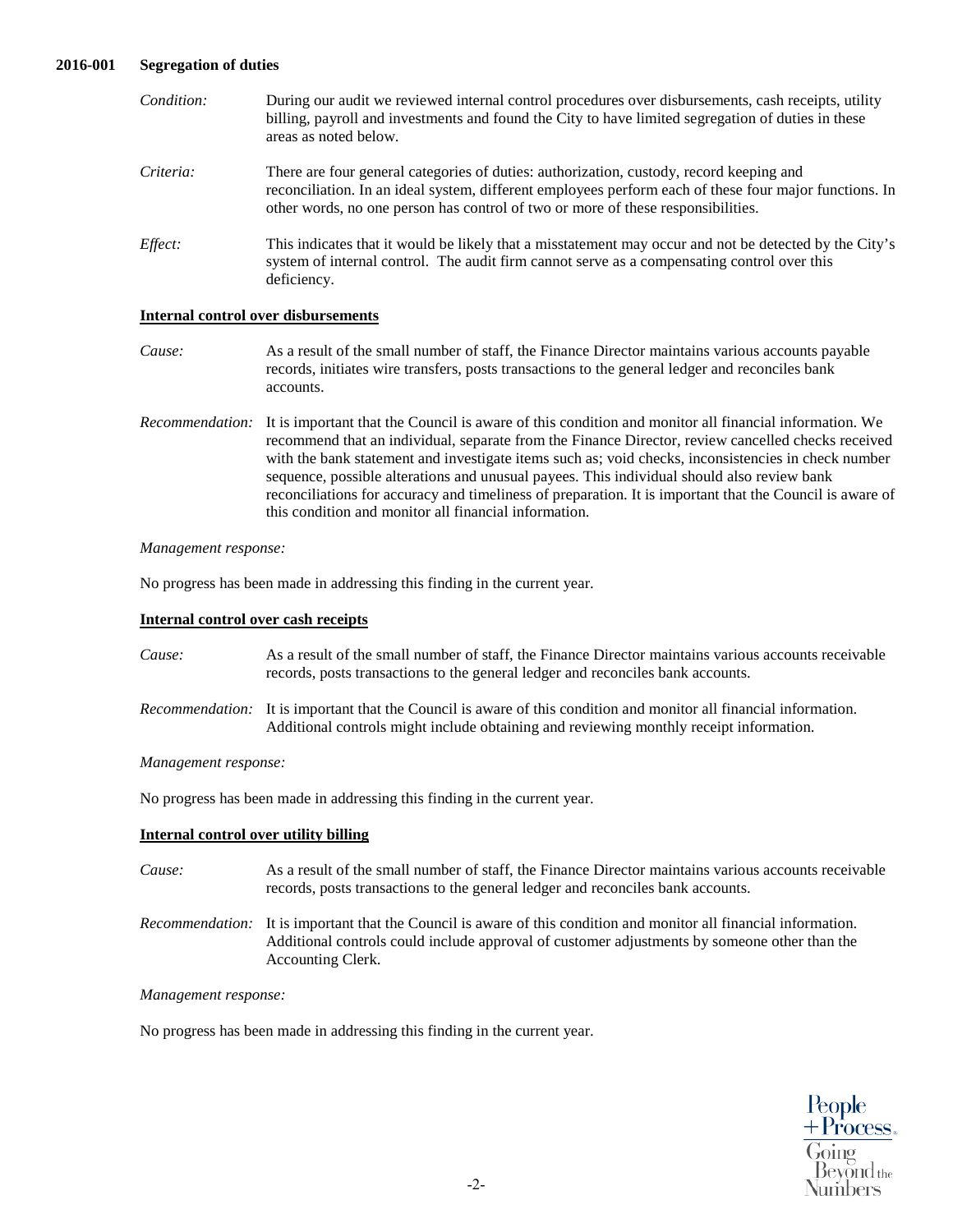# **2016-001 Segregation of duties - continued**

#### **Internal control over payroll**

- *Cause:* As a result of the small number of staff, the Finance Director maintains various payroll records, posts transactions to the general ledger, reconciles bank accounts and prepares payroll tax returns.
- *Recommendation:* It is important that the Council is aware of this condition and monitor all financial information. We recommend that in addition to approving payroll disbursements and wage rates the City Council review payroll registers, earnings records, and payroll reports periodically, and the amounts accrued for compensated absences on an annual basis to compensate for control deficiencies with respect to payroll accruals.

#### *Management response:*

No progress has been made in addressing this finding in the current year.

#### **Internal control over investments**

*Cause:* As a result of the small number of staff, the Finance Director maintains various investment records, initiates investment transactions, posts transactions to the general ledger and reconciles bank accounts.

*Recommendation:* It is important that the Council is aware of this condition and monitor all financial information.

#### *Management response:*

No progress has been made in addressing this finding in the current year.

The following finding was resolved during the current year as there were no material audit adjustments identified:

| 2015-002 | Material audit adjustment |                                                                                                                                                                                                                      |  |  |  |  |  |  |
|----------|---------------------------|----------------------------------------------------------------------------------------------------------------------------------------------------------------------------------------------------------------------|--|--|--|--|--|--|
|          | Condition:                | During our audit, a material adjustment was needed to record activity related to various capital<br>projects.                                                                                                        |  |  |  |  |  |  |
|          | Criteria:                 | The financial statements are the responsibility of the City's management.                                                                                                                                            |  |  |  |  |  |  |
|          | Cause:                    | City staff has not prepared a year-end trial balance reflecting all necessary accounting entries.                                                                                                                    |  |  |  |  |  |  |
|          | <i>Effect:</i>            | This indicates that it would be likely that a misstatement may occur and not be detected by the City's<br>system of internal control. The audit firm cannot serve as a compensating control over this<br>deficiency. |  |  |  |  |  |  |
|          |                           | Recommendation: We recommend that management review each journal entry, obtain an understanding of why the<br>entry was necessary and modify current procedures to ensure that future corrections are not needed.    |  |  |  |  |  |  |

#### *Management response:*

Management will review the audit adjustments and ensure all capital asset activity is accounted for in future audits.

People  $+$ Process.  $\frac{1}{2}$ oing Bevond <sub>the</sub> Numbers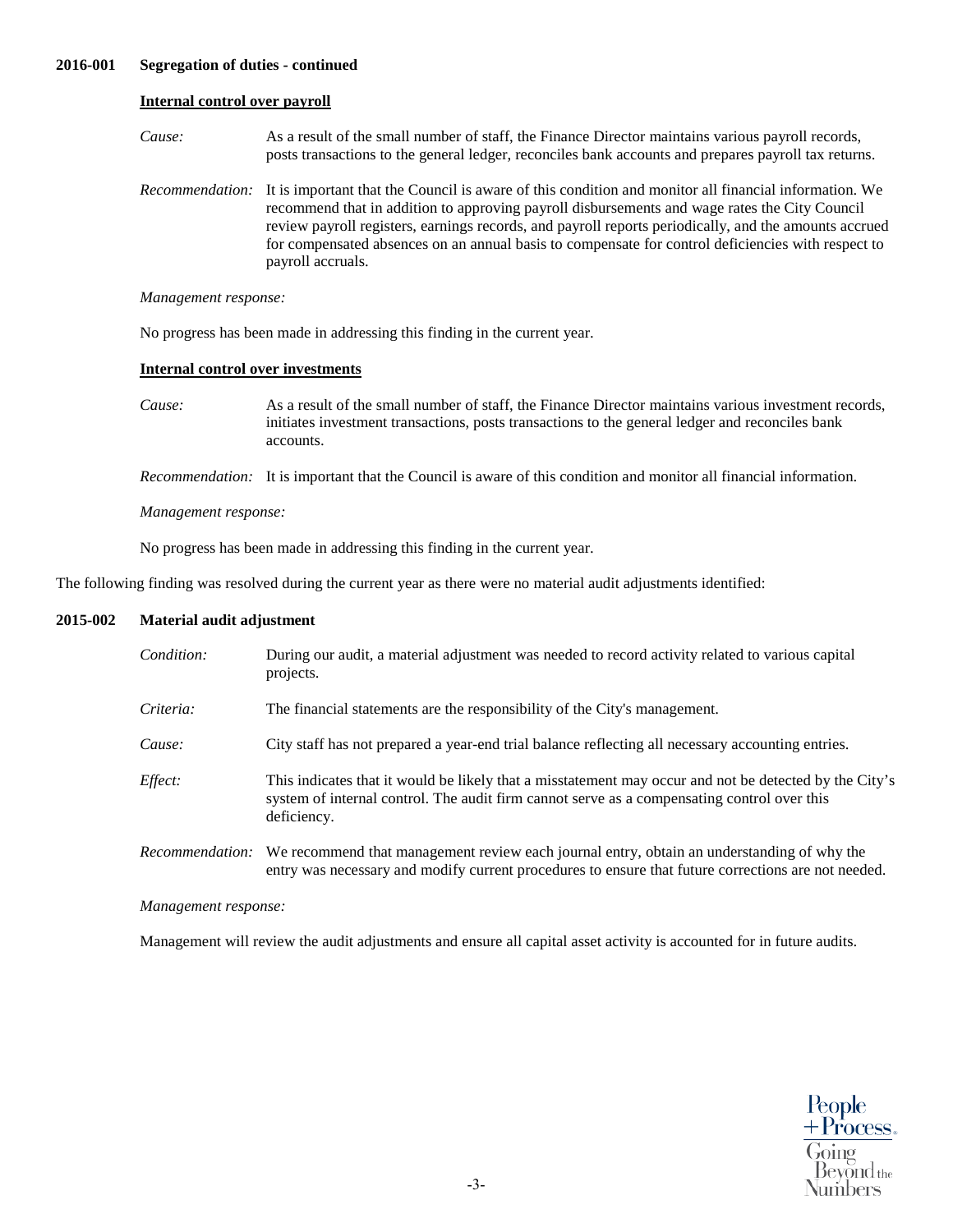# **Compliance and Other Matters**

As part of obtaining reasonable assurance about whether the City's financial statements are free from material misstatement, we performed tests of its compliance with certain provisions of laws, regulations, contracts, and grant agreements, noncompliance with which could have a direct and material effect on the determination of financial statement amounts. However, providing an opinion on compliance with those provisions was not an objective of our audit, and accordingly, we do not express such an opinion. The results of our tests disclosed no instances of noncompliance or other matters that are required to be reported under *Government Auditing Standard* or Minnesota statutes.

# **Qualitative Aspects of Accounting Practices**

Management is responsible for the selection and use of appropriate accounting policies. The significant accounting policies used by the City are described in Note 1 to the financial statements. The City changed accounting policies during 2016 related to fair market value and application (GASB 72), accounting and financial reporting for pension and related assets not within the scope of GASB 68, including amendments to certain provisions GASB Statement No. 67 and No. 68 (GASB 73), and certain external investment pools and pool participants (GASB 79). Accordingly, the cumulative effect of the accounting change at the beginning of the year is disclosed in Note 8. We noted no transactions entered into by the City during the year for which there is a lack of authoritative guidance or consensus. All significant transactions have been recognized in the financial statements in the proper period.

Accounting estimates are an integral part of the financial statements prepared by management and are based on management's knowledge and experience about past and current events and assumptions about future events. Certain accounting estimates are particularly sensitive because of their significance to the financial statements and because of the possibility that future events affecting them may differ significantly from those expected. The most sensitive estimates made relate capital asset basis, the depreciation on capital assets, the allocation of payroll and the liability for the City's pensions.

- Management's estimate of capital asset basis is based on estimated historical cost of the capital assets and depreciation is based on the estimated useful lives of capital assets. Depreciation is calculated using the straight-line method
- Allocations of gross wages and payroll benefits are derived from each employee's estimated time to be spent servicing the respective functions of the City. These allocations are also used in allocating accrued compensated absences payable.
- Management's estimate of its pension liability is based on several factors including, but not limited to, anticipated investment return rate, retirement age for active employees, life expectancy, salary increases and form of annuity payment upon retirement.

We evaluated the key factors and assumptions used to develop these accounting estimates in determining that it is reasonable in relation to the financial statements taken as a whole.

The disclosures in the financial statements are neutral, consistent, and clear. Certain financial statement disclosures are particularly sensitive because of their significance to financial statement users.

# **Corrected and Uncorrected Misstatements**

Professional standards require us to accumulate all known and likely misstatements identified during the audit, other than those that are trivial, and communicate them to the appropriate level of management. Management has corrected all such misstatements. In addition, none of the misstatements detected as a result of audit procedures and corrected by management were material, either individually or in the aggregate, to the financial statements taken as a whole.

We also assisted in preparing a number of year-end accounting entries. These were necessary to adjust the City's records at year end to correct ending balances. The City should establish more detailed processes and procedures to reduce the total number of entries in each category. The City will receive better and timelier information if the preparation of year-end entries is completed internally. The total number of journal entries in 2016 remained at 14.

# **Disagreements with Management**

For the purposes of this letter, professional standards define a disagreement with management as a financial accounting, reporting or auditing matter, whether or not resolved to our satisfaction that could be significant to the financial statements or the auditor's report. We are pleased to report that no such disagreements arose during the course of our audit.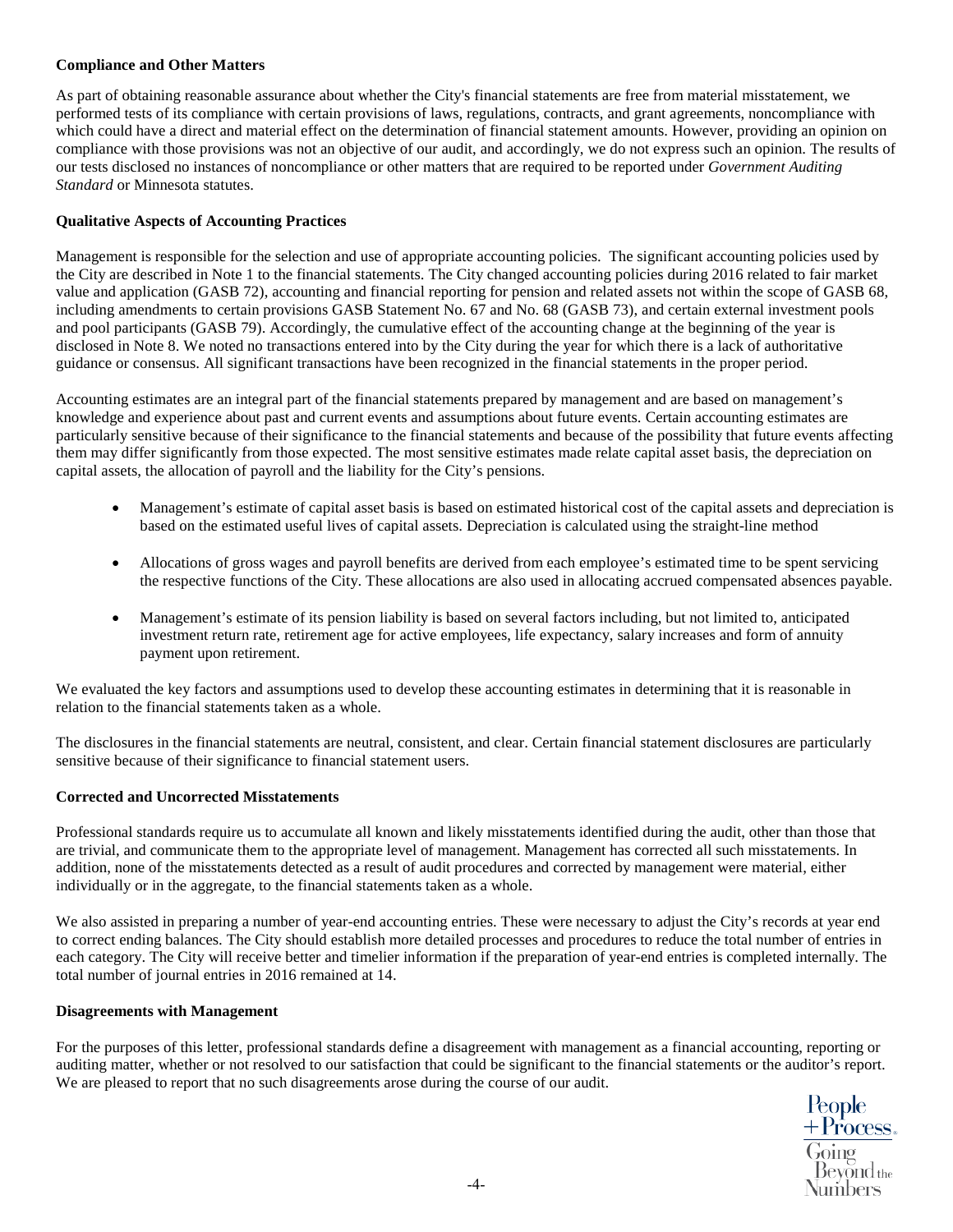# **Management Representations**

We have requested certain representations from management that are included in the management representation letter dated May 19, 2017.

# **Management Consultations with Other Independent Accountants**

In some cases, management may decide to consult with other accountants about auditing and accounting matters, similar to obtaining a "second opinion" on certain situations. If a consultation involves application of an accounting principle to the City's financial statements or a determination of the type of auditor's opinion that may be expressed on those statements, our professional standards require the consulting accountant to check with us to determine that the consultant has all the relevant facts. To our knowledge, there were no such consultations with other accountants.

# **Other Audit Findings or Issues**

We generally discuss a variety of matters, including the application of accounting principles and auditing standards, with management each year prior to retention as the City's auditors. However, these discussions occurred in the normal course of our professional relationship and our responses were not a condition to our retention.

# **Other Matters**

We applied certain limited procedures to the required supplementary information (RSI) (Management's Discussion and Analysis, Schedules of Employer's Share of the Net Pension Liability, the Schedules of Employer's Contributions and the Schedule of Changes in Net Pension Liability (Asset) and Related Ratios) which is information that supplements the basic financial statements. Our procedures consisted of inquiries of management regarding the methods of preparing the information and comparing the information for consistency with management's responses to our inquiries, the basic financial statements, and other knowledge we obtained during our audit of the basic financial statements. We did not audit the RSI and do not express an opinion or provide any assurance on the RSI.

We were engaged to report on the supplementary information (combining and individual fund financial statements and schedules), which accompany the financial statements but are not RSI. With respect to this supplementary information, we made certain inquiries of management and evaluated the form, content, and methods of preparing the information to determine that the information complies with accounting principles generally accepted in the United States of America, the method of preparing it has not changed from the prior period, and the information is appropriate and complete in relation to our audit of the financial statements. We compared and reconciled the supplementary information to the underlying accounting records used to prepare the financial statements or to the financial statements themselves.

We were not engaged to report on the introductory section, which accompanies the financial statements but is not RSI. We did not audit or perform other procedures on this other information and we do not express an opinion or provide any assurance on it

> People<br>+Process. Going<br>Bevond<sub>the</sub>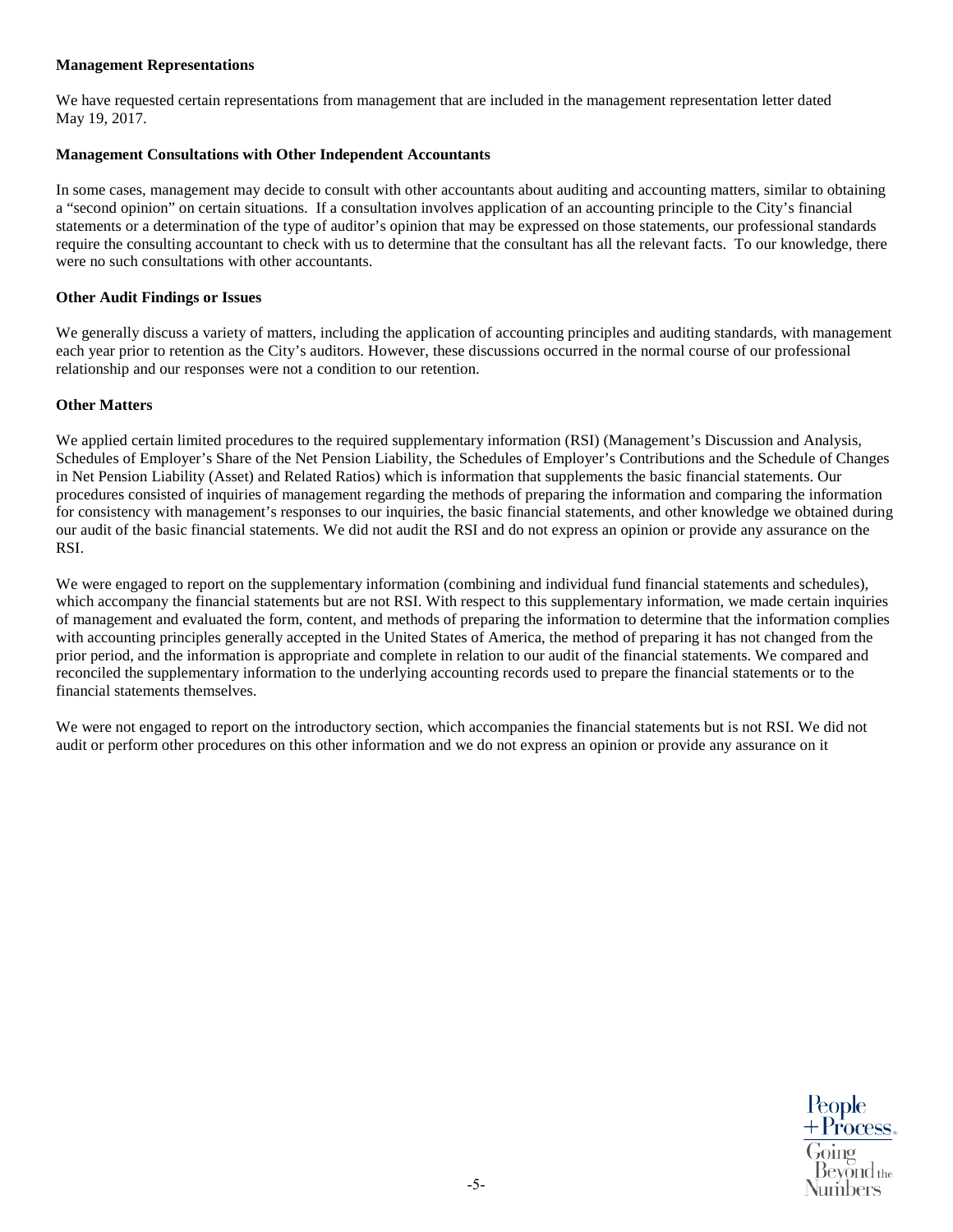# **Financial Position and Results of Operations**

Our principal observations and recommendations are summarized on the following pages. These recommendations resulted from our observations made in connection with our audit of the City's financial statements for the year ended December 31, 2016.

# **General Fund**

All general governmental functions of the City which are not accounted for in separate funds are included in the General fund.

Minnesota municipalities must maintain substantial amounts of fund balance in order to meet their liquidity and working capital needs as an operating entity. That is because a substantial portion of your revenue sources (taxes and intergovernmental revenues) are received in the last two months of each six-month cycle.

As you can see from the following information, it is necessary to maintain fund balance in order to keep pace with the increasing operating budget. *This information is also presented in graphic form below*.

| Year | Unassigned<br><b>Fund Balance</b><br>December 31 | <b>Budget</b><br>Year | General<br>Fund<br><b>Budget</b> | гегсен<br>of Fund<br>Balance to<br><b>Budget</b> |  |
|------|--------------------------------------------------|-----------------------|----------------------------------|--------------------------------------------------|--|
| 2012 | \$1,713,027                                      | 2013                  | 3,115,190<br>S.                  | 55.0 %                                           |  |
| 2013 | 1,798,961                                        | 2014                  | 3,270,838                        | 55.0                                             |  |
| 2014 | 1,890,466                                        | 2015                  | 3,437,210                        | 55.0                                             |  |
| 2015 | 2,110,959                                        | 2016                  | 3,846,833                        | 54.9                                             |  |
| 2016 | 2,251,559                                        | 2017                  | 4,326,500                        | 52.0                                             |  |
|      |                                                  |                       |                                  |                                                  |  |

In 2010, the City established a fund balance policy to maintain the General fund balance at 55 percent.

The following is an analysis of the General fund's unassigned fund balance for the past five years compared to the following year's budget:



# **Unassigned Fund Balance/Budget Comparison**

We have compiled a peer group average derived from information we have requested from the Office of the State Auditor for Cities of the 4th class which have populations of 2,500-10,000. In 2014 and 2015, the average General fund balance as a percentage of expenditures was 75 percent and 78 percent, respectively. The City's total General fund balance is 69.8 percent of expenditures per the City's fund balance policy to transfer excess dollars to various capital replacement funds. Based on comparison to the peer groups, the City's General fund balance is just below that average.

> People + Process. Going Bevond<sub>the</sub> Numbers

Dersont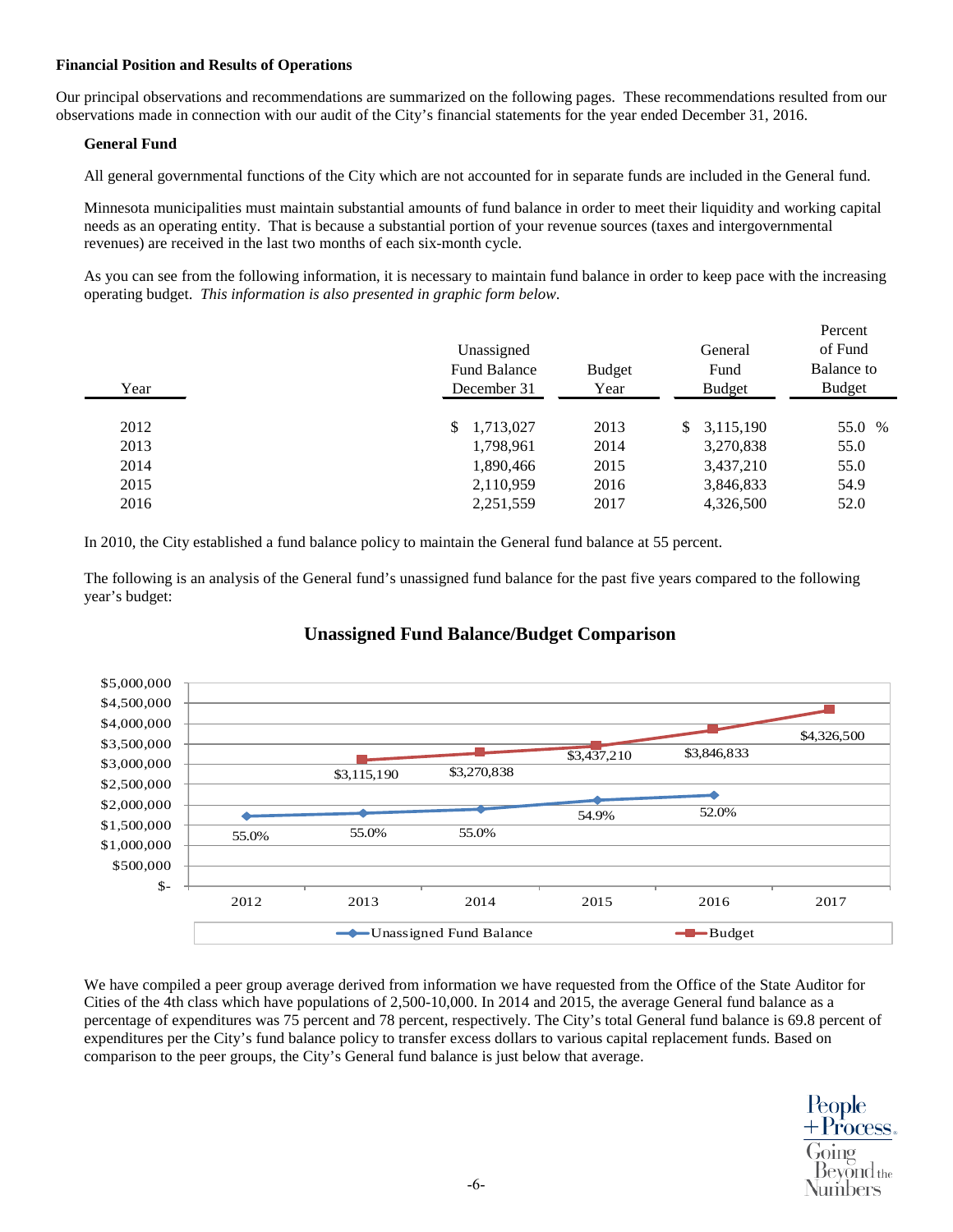The unassigned fund balance increased by \$140,600 in 2016. The total unassigned fund balance of \$2,251,559 represents 52.0 percent of the 2017 budget. Many other organizations, including the Office of the State Auditor (the OSA) and League of Minnesota Cities (LMC) recommend that a fund balance reserve be anywhere from 35 to 50 percent of planned expenditures. We concur with those recommendations.

Although there is no legislation regulating fund balance, it is a good policy to assign intended use of fund balance. This helps address citizen concerns as to the use of fund balance and tax levels. The City should consider documenting assignments for intended use of fund balance at and above the fifty percent level. This documentation could be accomplished by an annual resolution to identify intended use of available fund balance. We recommend a minimum unassigned fund balance for working capital be approximately 40 percent to 50 percent of planned disbursements. So at the current level, the unassigned fund balance is considered about what is recommended.

The purposes and benefits of a fund balance are as follows:

- Expenditures are incurred somewhat evenly throughout the year. However, property tax and state aid revenues are not received until the second half of the year. An adequate fund balance will provide the cash flow required to finance the governmental fund expenditures.
- The City is vulnerable to legislative actions at the State and Federal level. The State continually adjusts the local government aid formulas. We also have seen the State mandate levy limits for cities over 2,500 in population. An adequate fund balance will provide a temporary buffer against those aid adjustments and levy limits.
- Expenditures not anticipated at the time the annual budget was adopted may need immediate Council action. These would include capital outlay, replacement, lawsuits and other items. An adequate fund balance will provide the financing needed for such expenditures.
- A strong fund balance will assist the City in maintaining, improving or obtaining its bond rating. The result will be better interest rates in future bond sales.

The 2016 General fund operations are summarized as follows:

|                                      | <b>Budgeted Amounts</b> |            |    | Actual     |   | Variance with |              |              |
|--------------------------------------|-------------------------|------------|----|------------|---|---------------|--------------|--------------|
|                                      |                         | Original   |    | Final      |   | Amounts       |              | Final Budget |
| Revenues                             | \$                      | 3,845,333  | S. | 3,845,333  | S | 3,710,586     | $\mathbb{S}$ | (134, 747)   |
| Expenditures                         |                         | 3,439,013  |    | 3,439,013  |   | 3,224,679     |              | 214,334      |
| Excess (deficiency) of revenues      |                         |            |    |            |   |               |              |              |
| over (under) expenditures            |                         | 406,320    |    | 406,320    |   | 485,907       |              | 79,587       |
| Other financing sources (uses)       |                         |            |    |            |   |               |              |              |
| Sale of assets                       |                         | 1,500      |    | 1,500      |   | 3,990         |              | 2,490        |
| Transfers in                         |                         |            |    |            |   | 140,850       |              | 140,850      |
| Transfers out                        |                         | (407, 820) |    | (407, 820) |   | (490,147)     |              | (82, 327)    |
| Total other financing sources (uses) |                         | (406, 320) |    | (406,320)  |   | (345, 307)    |              | 61,013       |
| Net change in fund balances          |                         |            |    |            |   | 140,600       | - \$         | 140,600      |
| Fund balances, January 1             |                         |            |    |            |   | 2,110,959     |              |              |
| Fund balances, December 31           |                         |            |    |            |   | 2,251,559     |              |              |

Some of the larger budget variances are as follows:

- Property taxes exceeded budgeted amounts by \$116,949.
- Intergovernmental revenue was under budget by \$171,807 related to allocating Municipal State Aid dollars to the appropriate capital project funds.
- Total charges for services were under budget by \$67,164 mainly due to project administration revenue and township fire contracts.
- Expenditures in planning and zoning exceeded budgeted amounts by \$87,878 due to general engineering for projects not accounted for in capital project funds.

People  $+$ Process. Going **Bevond** the Numbers

- Building inspection expenditures were over budget by \$46,578 due to the payment of building inspection at the new school.
- Total capital outlay was under budget by \$202,864 due to the timing and priority of various projects.
- Transfers in were over budget by \$140,850 to reimburse funds for various engineering costs.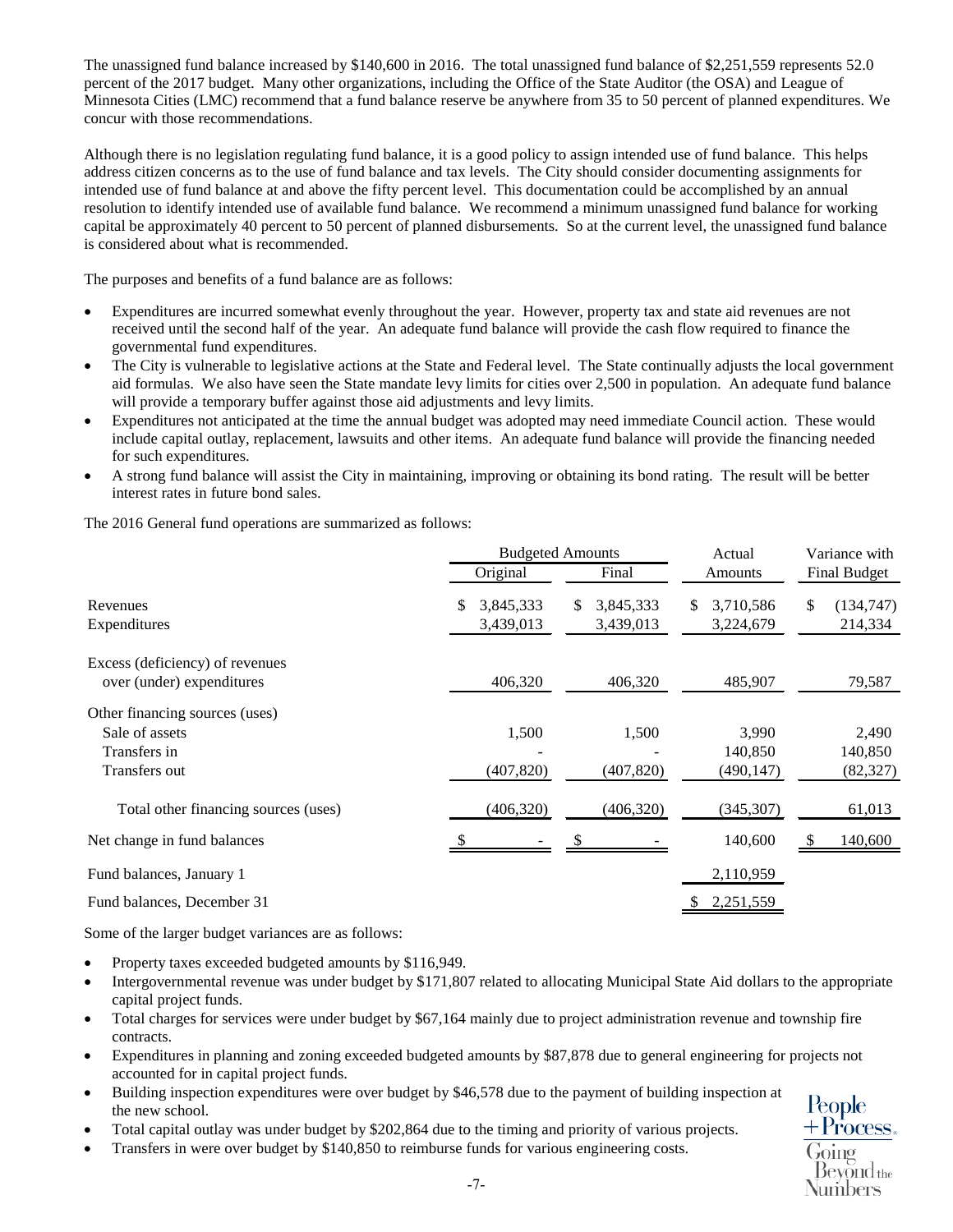A comparison of General fund revenues and other sources for the last three years is presented below:

|                            |                 |                 |                  | Percent<br>of |            |     |
|----------------------------|-----------------|-----------------|------------------|---------------|------------|-----|
| Source                     | 2014            | 2015            | 2016             | Total         | Per Capita |     |
| Taxes                      | \$<br>2,264,229 | 2,451,065<br>S. | 2,612,757<br>\$. | 67.7 %        | \$         | 424 |
| Special assessments        | 5,437           | 4,444           | 5,686            | 0.1           |            |     |
| Licenses and permits       | 180,351         | 369,861         | 158,085          | 4.1           |            | 26  |
| Intergovernmental          | 435,194         | 507,822         | 474,793          | 12.3          |            | 77  |
| Charges for services       | 375,620         | 386,740         | 403,444          | 10.5          |            | 66  |
| Fines and forfeits         | 56,155          | 300             | 2,582            | 0.1           |            |     |
| Investment earnings (loss) | 14,509          | 26,033          | 21,538           | 0.6           |            | 4   |
| Miscellaneous              | 12,791          | 72,082          | 31,701           | 0.8           |            | 5   |
| Sale of assets             | 10              | 140             | 3,990            | 0.1           |            |     |
| Transfers in               |                 |                 | 140,850          | 3.7           |            | 23  |
| Total revenues             |                 |                 |                  |               |            |     |
| and other sources          | 3,344,296       | 3,818,487<br>S  | 3,855,426<br>S   | 100.0 %       |            | 627 |

**General Fund Revenues by Source**



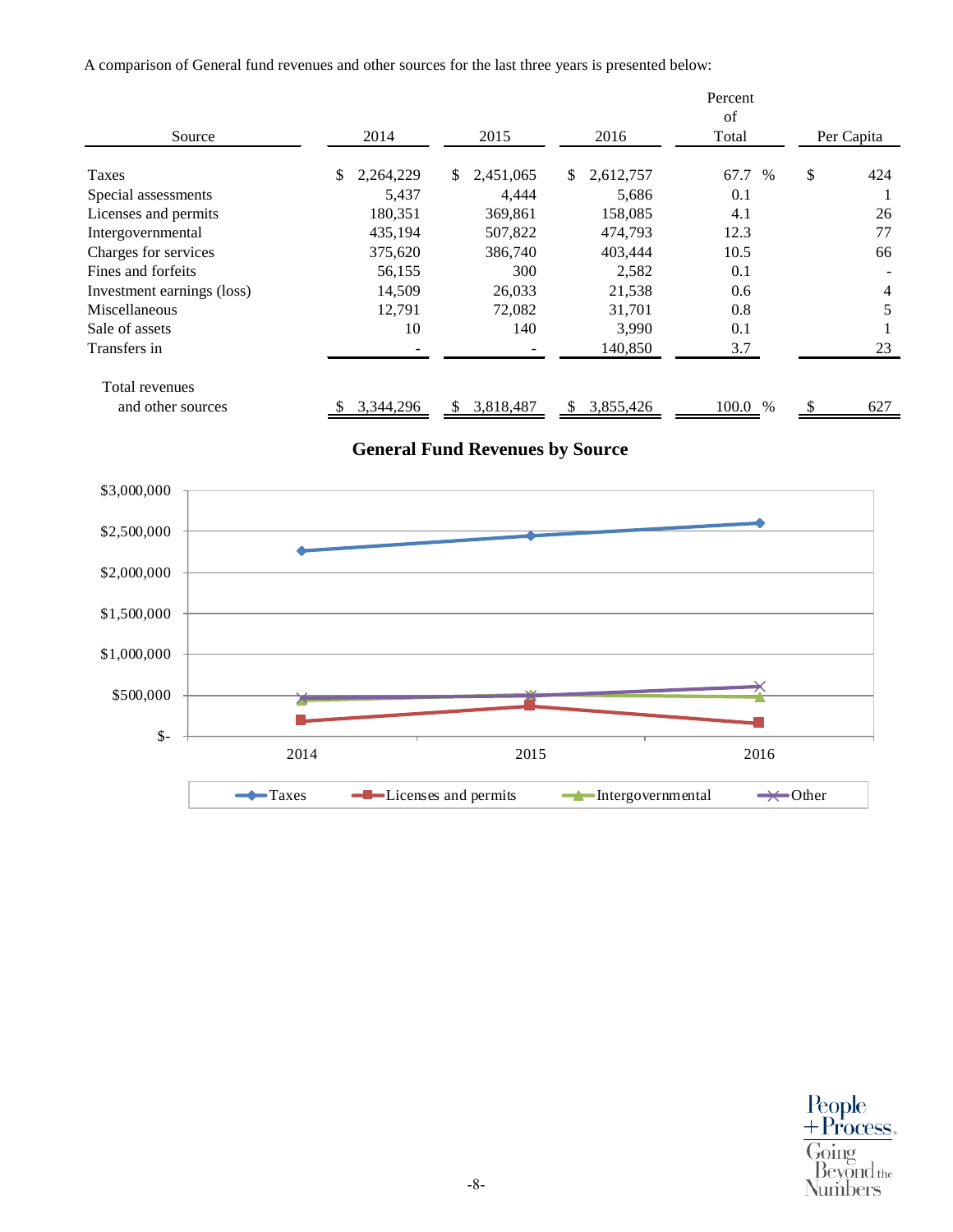A comparison of General fund expenditures and transfers for the last three years is presented below:

|                        |                         |                |                  | Percent      |            |            |
|------------------------|-------------------------|----------------|------------------|--------------|------------|------------|
|                        |                         |                |                  | of           |            | Peer Group |
| Program                | 2014                    | 2015           | 2016             | Total        | Per Capita | Per Capita |
| Current                |                         |                |                  |              |            |            |
| General government     | $\mathbb{S}$<br>808,933 | \$.<br>809,514 | \$<br>874,955    | 23.6<br>$\%$ | \$<br>142  | \$<br>133  |
| Public safety          | 1,360,749               | 1,306,737      | 1,456,611        | 39.1         | 237        | 236        |
| Streets and highways   | 390,096                 | 374,145        | 379,043          | 10.2         | 62         | 112        |
| Culture and recreation | 166.066                 | 159.611        | 236,389          | 6.4          | 38         | 59         |
| <b>Miscellaneous</b>   | 155,657                 | 178,709        | 170,839          | 4.6          | 28         | 16         |
|                        |                         |                |                  |              |            |            |
| Total current          | 2,881,501               | 2,828,716      | 3,117,837        | 83.9         | 507        | 556        |
| Capital outlay         | 102,191                 | 186,375        | 106,842          | 2.9          | 17         | 29         |
| Transfers out          | 269,099                 | 582,903        | 490,147          | 13.2         | 80         | N/A        |
| Total expenditures     |                         |                |                  |              |            |            |
| and transfers          | 3,252,791               | 3,597,994<br>S | 3,714,826<br>\$. | 100.0 %      | 604        | 585        |

# **General Fund Expenditures by Program**

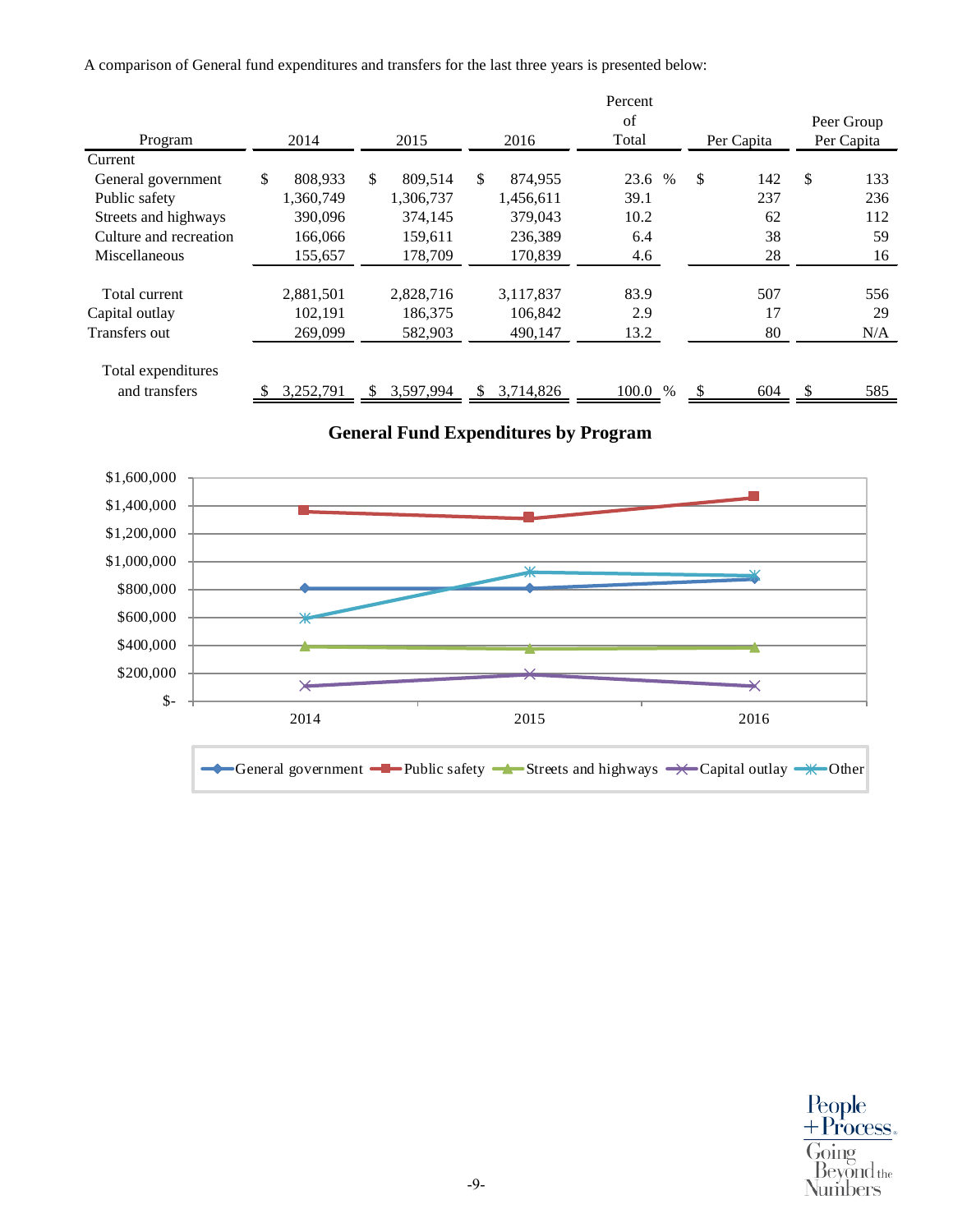# **Special Revenue Funds**

Special revenue funds have revenue from specific sources to be used for specific purpose. Listed below are the special revenue funds of the City along with the fund balances for 2016 and 2015 and the net change:

|                                       |              | <b>Fund Balances</b> |                  |  |  |  |  |
|---------------------------------------|--------------|----------------------|------------------|--|--|--|--|
| Fund                                  | December 31  | Increase             |                  |  |  |  |  |
|                                       | 2016         | 2015                 | (Decrease)       |  |  |  |  |
| Nonmajor                              |              |                      |                  |  |  |  |  |
| <b>Contributions and Donations</b>    | \$<br>83,316 | \$<br>95,279         | \$<br>(11,963)   |  |  |  |  |
| Municipal State Aid                   | 161,208      | 89,094               | 72,114           |  |  |  |  |
| Police Forfeiture                     | 9,547        | 19,350               | (9,803)          |  |  |  |  |
| Police DARE Program                   | 4,430        | 3,417                | 1,013            |  |  |  |  |
| Police Car Seat                       | 1,440        | 1,434                | 6                |  |  |  |  |
| <b>Police Reserves</b>                | 3,118        | 2,749                | 369              |  |  |  |  |
| <b>Veterans Park</b>                  | 101,586      | 103,784              | (2,198)          |  |  |  |  |
| Broadway Market TIF Project           | 3,805        | 3,104                | 701              |  |  |  |  |
| Jordan Center TIF Project             | 15,432       | 13,601               | 1,831            |  |  |  |  |
| Jordan Valley Townhomes TIF           | 19,838       | 17,062               | 2,776            |  |  |  |  |
| Oak Terrace Senior Housing            | 36,445       | 25,244               | 11,201           |  |  |  |  |
| <b>Economic Development Authority</b> | 273,356      | 544,712              | (271, 356)       |  |  |  |  |
| Total                                 | 713,521<br>Ъ | 918,830<br>\$        | (205, 309)<br>\$ |  |  |  |  |

# **Debt Service Funds**

Debt Service funds are a type of governmental fund to account for the accumulation of resources for the payment of interest and principal on debt (other than enterprise fund debt).

Debt Service funds may have one or a combination of the following revenue sources pledged to retire debt as follows:

- Property taxes Primarily for general City benefit projects such as parks and municipal buildings. Property taxes may also be used to fund special assessment bonds which are not fully assessed.
- Tax increments Pledged exclusively for tax increment/economic development districts.
- Capitalized interest portion of bond proceeds After the sale of bonds, the project may not produce revenue (tax increments or special assessments) for a period of one to two years. Bonds are issued with this timing difference considered in the form of capitalized interest.
- Special assessments Charges to benefited properties for various improvements.

In addition to the above pledged assets, other funding sources may be received by Debt Service funds as follows:

- Residual project proceeds from the related capital project fund
- Investment earnings
- State or Federal grants
- Transfers from other funds

People  $+$  Process.  $\frac{1}{2}$ oing  $\operatorname{Bevond}$  the Numbers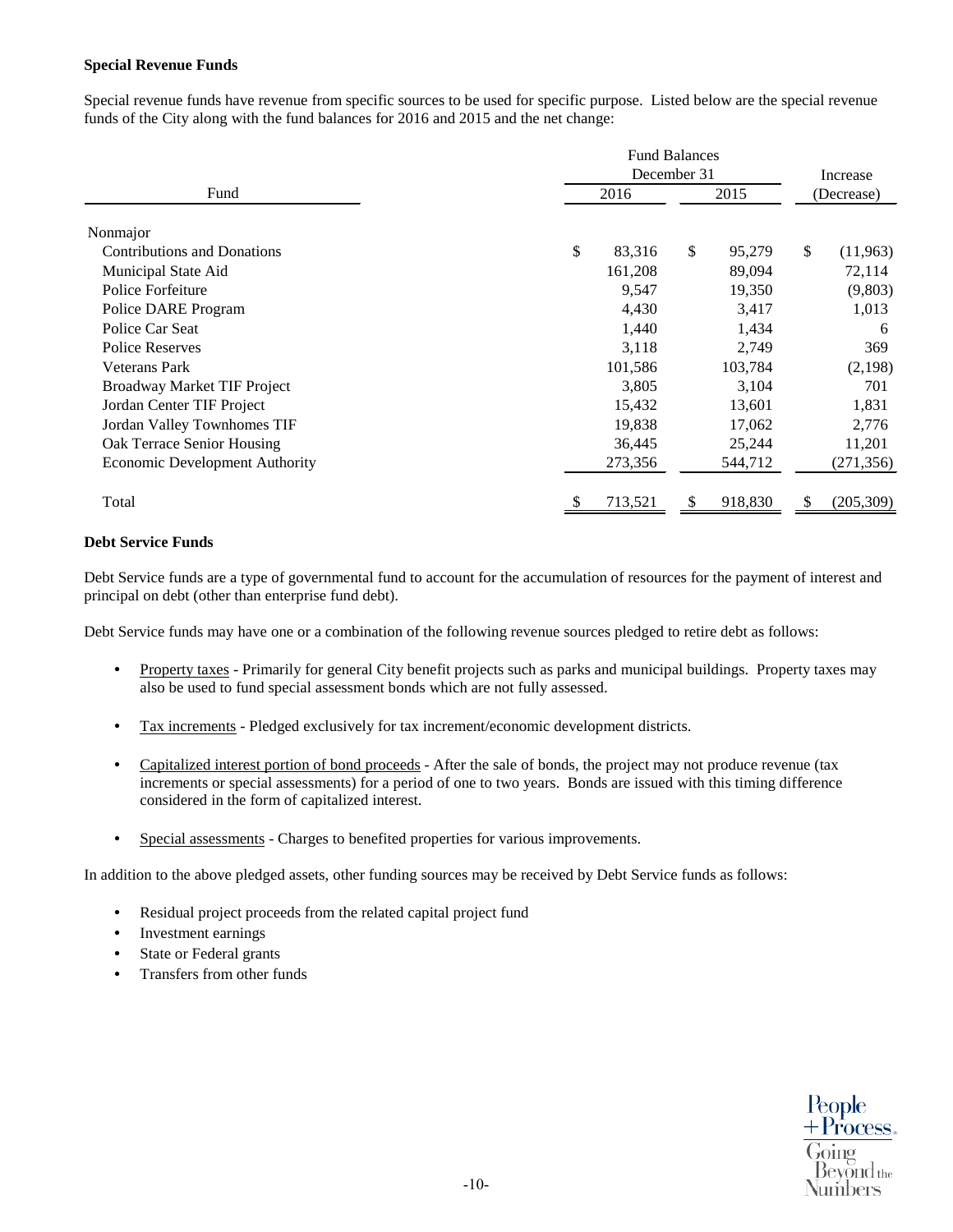The following is a summary of Debt Service fund assets and outstanding debt as of December 31, 2016:

| Debt Description                        | Total Cash and<br>Investments |     | Total<br>Assets |   | Outstanding<br>Debt | Maturity<br>Date |
|-----------------------------------------|-------------------------------|-----|-----------------|---|---------------------|------------------|
| G.O. Bonds                              |                               |     |                 |   |                     |                  |
| G.O. Capital Improvement Bonds of 2008A | \$<br>86,504                  | \$  | 86,504          |   | 1,320,000<br>\$     | 02/01/18         |
| G.O. Taxable Library Note of 2012       | 3,948                         |     | 3,948           |   | 838,000             | 02/01/32         |
| G.O. Bonds of 2013A                     | 200,604                       |     | 200,604         |   | 230,000             | 02/01/18         |
| G.O. Street Construction Bonds of 2013C | 283,851                       |     | 283,851         |   | 1,250,000           | 08/01/29         |
| G.O. Bonds of 2016A                     | 134,312                       |     | 293,230         |   | 1,885,000           | 02/01/32         |
| G.O. Refunding Bonds of 2016B           | (14,041)<br>∗                 |     | 1,858,985       | ∗ | 1,215,000           | 02/01/29         |
| Total G.O. Bonds                        | 695,178                       |     | 2,727,122       |   | 6,738,000           |                  |
| G.O. Special Assessment Bonds           |                               |     |                 |   |                     |                  |
| G.O. Improvement Bonds of 2008B         | 101,203                       |     | 144,232         |   | 780,000             | 02/01/18         |
| G.O. Refunding Bonds of 2011A           | 486,871                       |     | 505,839         |   | 300,000             | 02/01/20         |
| G.O. Refunding Bonds of 2012A           | 564,619                       |     | 708,285         |   | 655,145             | 02/01/20         |
| G.O. Improvement Bonds of 2015A         | 123,671                       |     | 310,591         |   | 1,155,000           | 02/01/31         |
| G.O. Refunding Bonds of 2016B           | ∗                             |     |                 | ∗ | 580,000             | 02/01/29         |
| Total G.O. Special Assessment Bonds     | 1,276,364                     |     | 1,668,947       |   | 3,470,145           |                  |
| <b>Total All Debt Service Funds</b>     | 1,971,542                     | \$. | 4,396,069       |   | \$10,208,145        |                  |
| <b>Future Interest on Debt</b>          |                               |     |                 |   | 1,483,420<br>S      |                  |

\* Combined into one single debt service fund

The City's outstanding debt is required to be funded by various resources such as special assessments, tax increments, property taxes, transfers from enterprise funds, etc. Special assessments and tax increments are usually certified once to the County for collection, but tax levies need to be certified annually. We recommend management pay particular attention to annual tax levies and transfers listed in each bond issue book to ensure proper funding of debt service.

The annual debt service requirements for the next 10 years for the debt detailed above are as follows:

![](_page_11_Figure_5.jpeg)

Note: Above graph excludes crossover payments on advance refunding bond issues.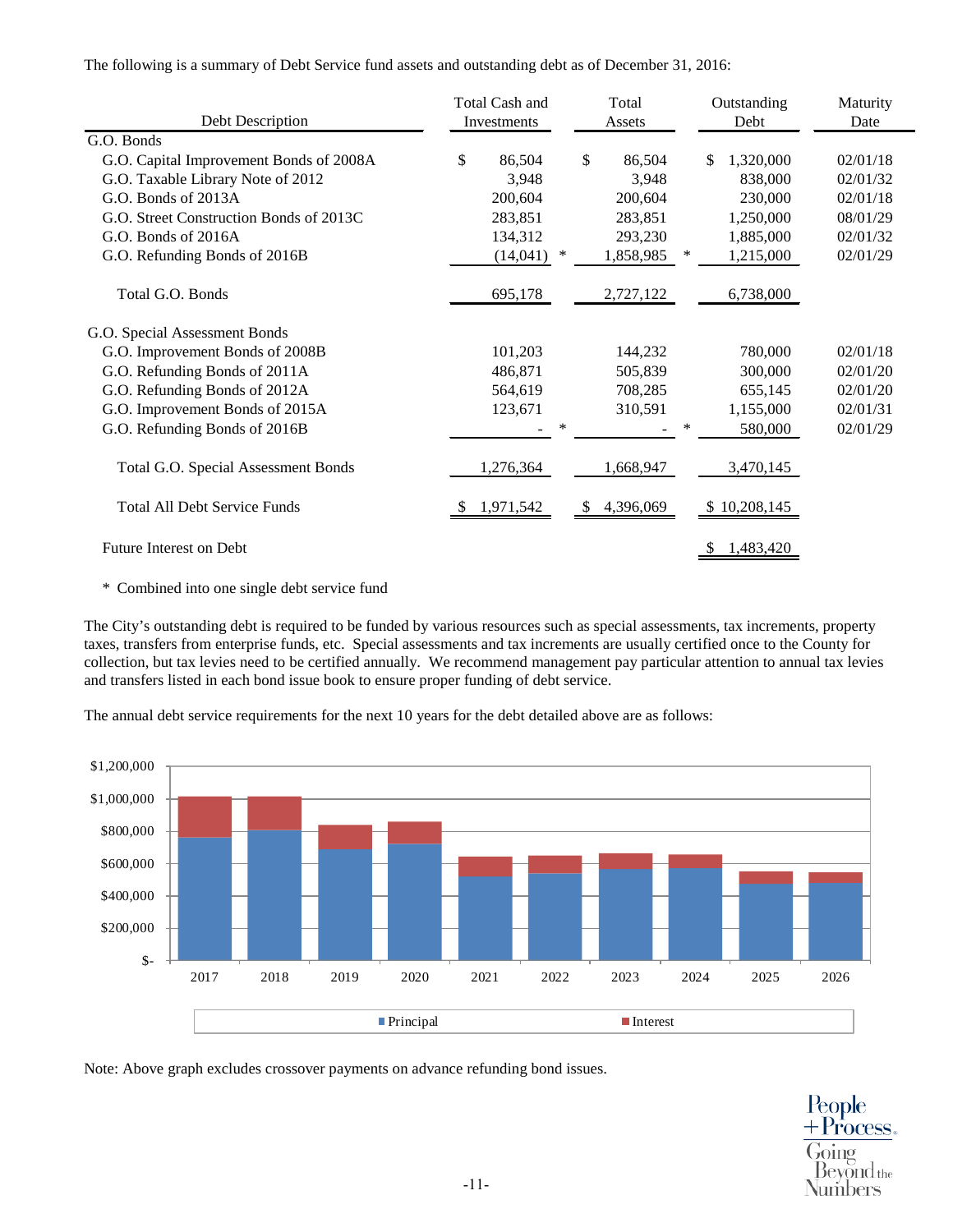# **Capital Projects Funds**

Capital projects funds are used to account for the acquisition and construction of major capital facilities other than those financed by proprietary funds. The table below compares 2016 fund balances with 2015:

|                                    | <b>Fund Balances</b> |                  |                         |
|------------------------------------|----------------------|------------------|-------------------------|
|                                    | December 31          | Increase         |                         |
| Fund                               | 2016                 | 2015             | (Decrease)              |
| Major                              |                      |                  |                         |
| 2015 Street Improvements           | \$<br>(457, 836)     | \$<br>(600, 289) | $\mathbb{S}$<br>142,453 |
| 2016 Street Improvements           | 170,925              | (113,930)        | 284,855                 |
| <b>City Facilities Capital</b>     | (645,751)            | 479,566          | (1, 125, 317)           |
| Nonmajor                           |                      |                  |                         |
| <b>Emergency Siren</b>             | 4,570                | 2,050            | 2,520                   |
| <b>Capital Projects Revolving</b>  | 52,755               | 52,305           | 450                     |
| 190th Street Construction Project  | 161,092              | 159,248          | 1,844                   |
| CR 61 and CR 66 Construction       | 204,037              | 195,522          | 8,515                   |
| Fire Vehicle                       | 84,335               | 78,742           | 5,593                   |
| Development District No. 1         | 7,619                | 7,546            | 73                      |
| Park Improvement                   | 384,984              | 444,888          | (59, 904)               |
| Park Capital                       | 33,490               | 33,169           | 321                     |
| Park Equipment Improvement         | 73,247               | 142,547          | (69,300)                |
| 2010 Basketball Court              | 800                  | 792              | 8                       |
| <b>Street Equipment Fee</b>        | 148,846              | 113,629          | 35,217                  |
| General Capital                    | (36, 153)            | (36, 153)        |                         |
| Downtown Master Plan Improvements  |                      |                  |                         |
| Varner Bridge Project              | (35, 383)            | (7, 862)         | (27, 521)               |
| 2017 Sewer and Valley View Project | (355, 818)           |                  | (355, 818)              |
| Total                              | (204, 241)           | 951,770<br>\$    | (1,156,011)<br>\$       |

The City should analyze project's status each year and close those that are completed. Any deficits should be evaluated to ensure they are consistent with financing expectations.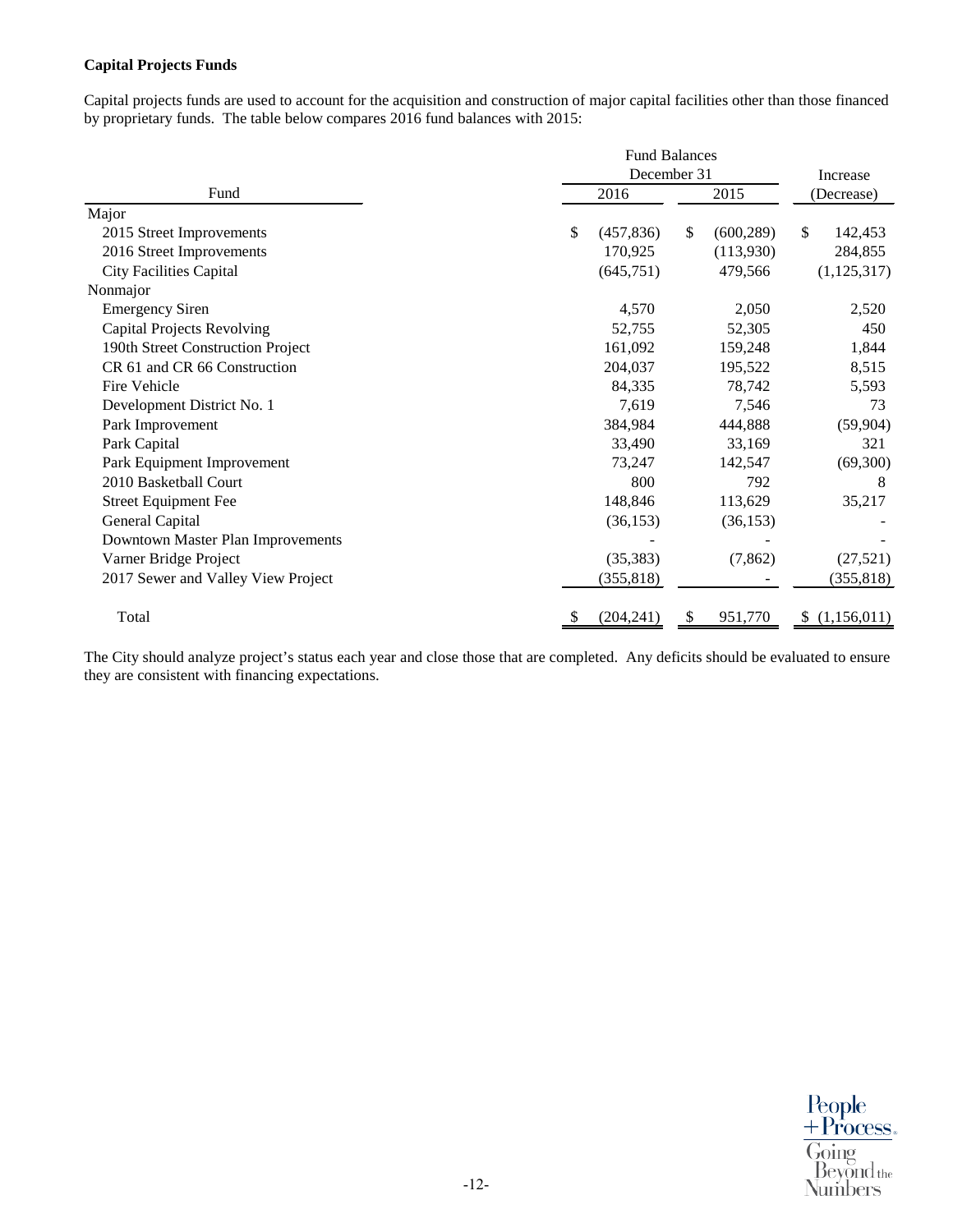# **Enterprise Funds**

Enterprise funds are used to account for operations that are financed and operated in a manner similar to private business enterpriseswhere the intent is that the costs of providing goods or services to the general public on a continuing basis be financed or recovered primarily through user charges. The results of the operations in terms of cash flow and the breakdown of the cash balances for the past four years are as follows:

![](_page_13_Figure_2.jpeg)

**Water Utility Fund Cash Flows**

# **Water Utility Fund Cash Balances**

![](_page_13_Figure_5.jpeg)

The above graphs do not reflect escrow activity. Escrow balances and bonds payable for the past four years are shown below.

|               | 2013       | 2014 |            | 2015 |            | 2016 |           |
|---------------|------------|------|------------|------|------------|------|-----------|
|               |            |      |            |      |            |      |           |
| Escrowed cash | 4,552,352  |      | 3,805,703  |      | 3,769,930  |      | 3,852,859 |
| Bonds payable | 12,058,443 |      | 10.627.434 |      | 10,041,663 |      | 9,993,005 |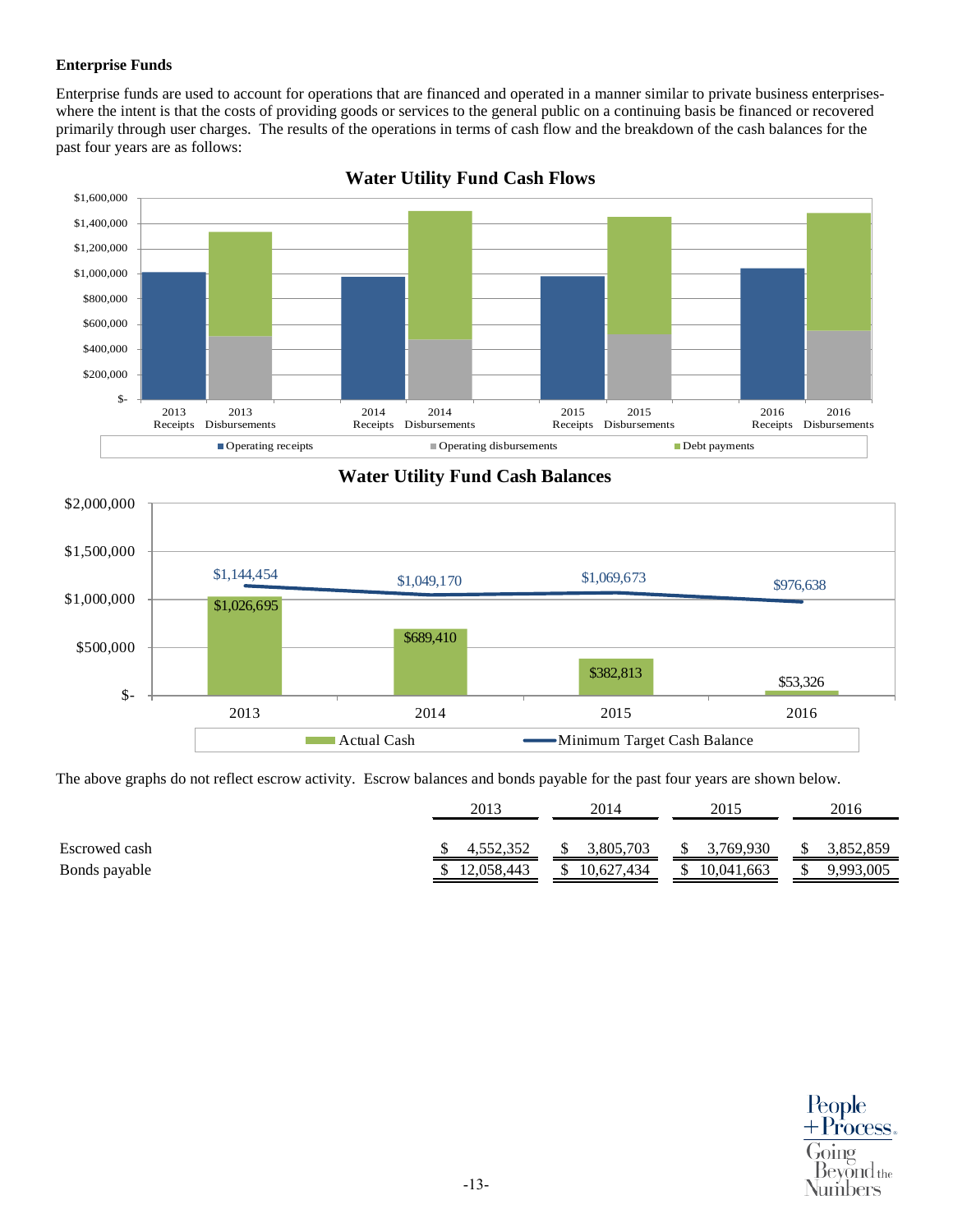# **Sewer Utility Fund Cash Flows**

![](_page_14_Figure_1.jpeg)

**Sewer Utility Fund Cash Balances** 

![](_page_14_Figure_3.jpeg)

The above graphs do not reflect escrow activity. Escrow balances and bonds payable for the past four years are shown below.

|               | 2013        | 2014        | 2015        | 2016        |
|---------------|-------------|-------------|-------------|-------------|
| Escrowed cash | 457.228     | 106,400     | 105.400     | 209.957     |
| Bonds payable | \$4,439,975 | \$3,627,734 | \$3,292,146 | \$3,223,450 |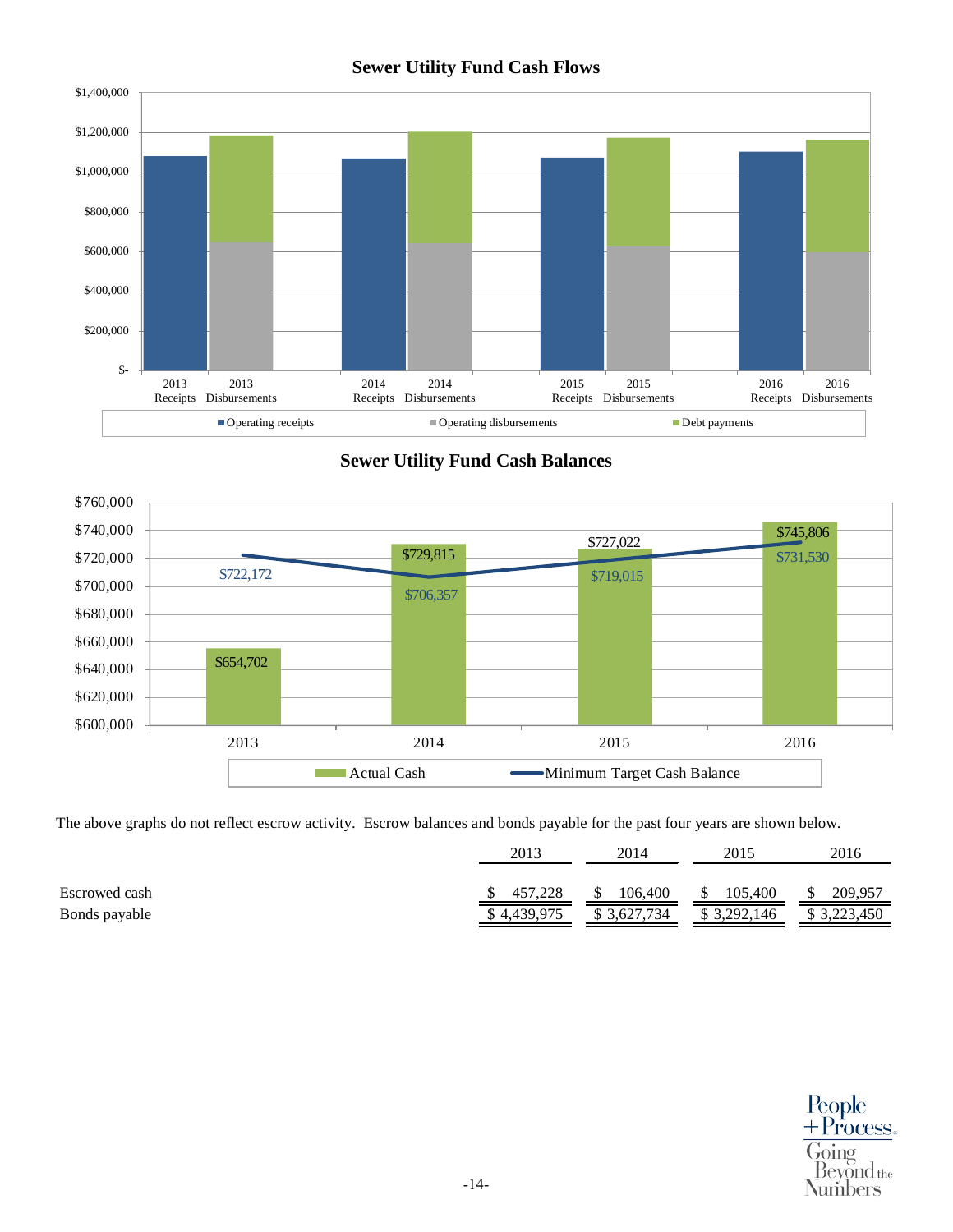![](_page_15_Figure_0.jpeg)

# **Storm Sewer Utility Fund Cash Flows**

Note: The above graph excludes costs of \$109,889 related to slope repair project to more accurately depict the year-to-year trend in operations.

![](_page_15_Figure_3.jpeg)

# **Storm Sewer Utility Fund Cash Balances**

The above graphs do not reflect escrow activity. Escrow balances and bonds payable for the past four years are shown below.

|               | 2013         | 2014      | 2015      | 2016      |
|---------------|--------------|-----------|-----------|-----------|
|               |              |           |           |           |
| Escrowed cash | 7.228<br>457 | 106.400   | 105,400   | 209.957   |
| Bonds payable | 4,439,975    | 3,627,734 | 3,292,146 | 3,223,450 |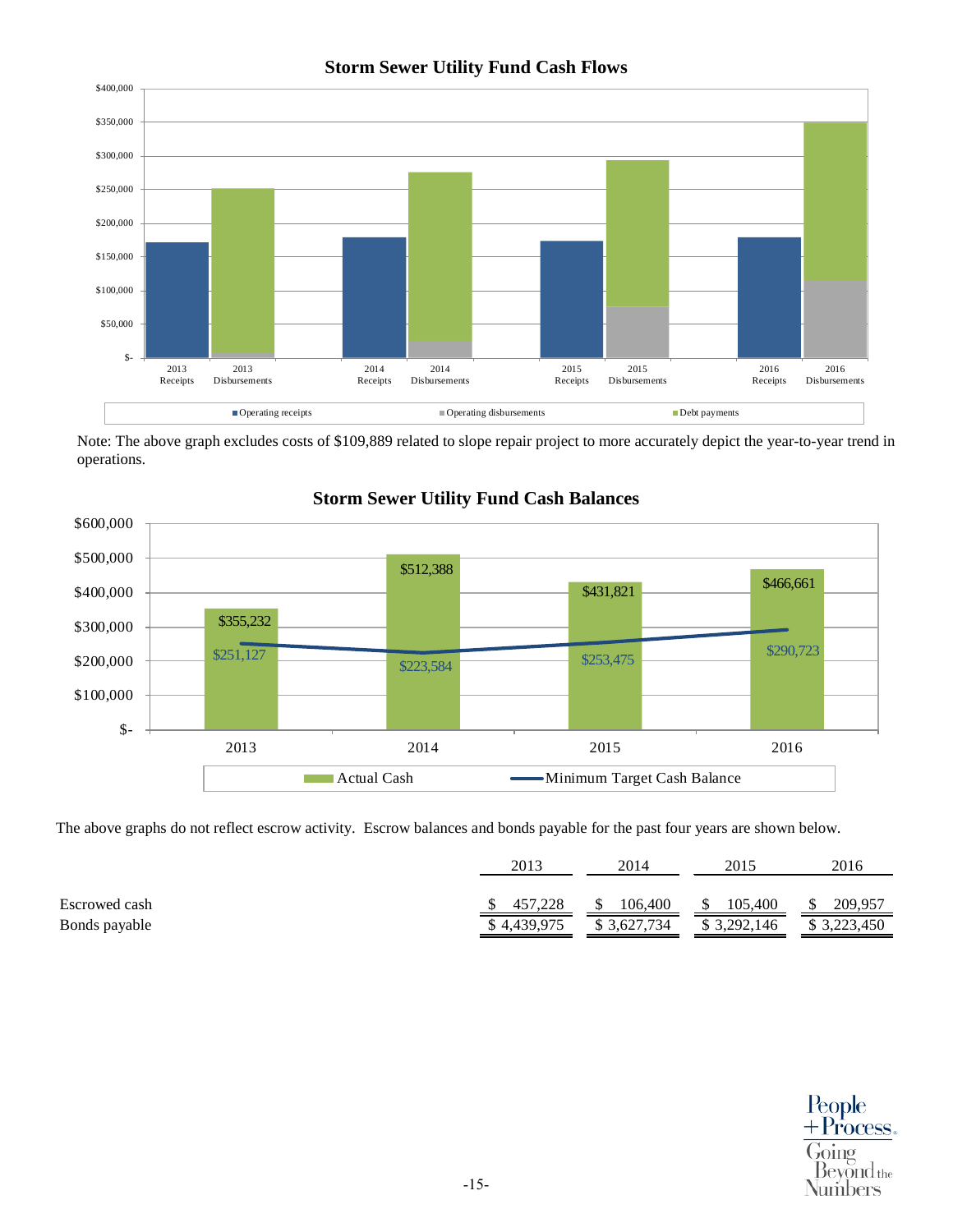# **Ratio Analysis**

The following captures a few ratios from the City's financial statements that give some additional information for trend and peer group analysis. The peer group average is derived from information we have requested and compiled from the Office of the State Auditor. The peer group averages used for the City was  $4<sup>th</sup>$  class (2,500 - 10,000). The majority of these ratios facilitate the use of economic resources focus and accrual basis of accounting at the government-wide level. A combination of liquidity (ability to pay its most immediate obligations), solvency (ability to pay its long-term obligations), funding (comparison of financial amounts and economic indicators to measure changes in financial capacity over time) and common-size (comparison of financial data with other cities regardless of size) ratios are shown below.

| Ratio                                 | Calculation                                                       | Source           | Year               |             |                   |             |               |             |              |            |
|---------------------------------------|-------------------------------------------------------------------|------------------|--------------------|-------------|-------------------|-------------|---------------|-------------|--------------|------------|
|                                       |                                                                   |                  | 2013               |             | 2014              |             | 2015          |             | 2016         |            |
| Debt service coverage                 | Net cash provided by operations/<br>enterprise fund debt payments | Enterprise funds |                    | 63%<br>117% |                   | 71%<br>114% |               | 59%<br>119% |              | 49%<br>N/A |
| Debt per capita                       | Bonded debt/population                                            | Government-wide  | \$                 | 4,904       | \$                | 3.724       | \$            | 3,666       | \$           | 4,144      |
|                                       |                                                                   |                  | \$                 | 2,656       | $\mathcal{S}$     | 2,506       | \$            | 2,517       |              | N/A        |
| Taxes per capita                      | Tax revenues/population                                           | Government-wide  | <sup>\$</sup>      | 580         | $\mathbb{S}$      | 551         | \$.           | 576         | $\mathbb{S}$ | 603        |
|                                       |                                                                   |                  | \$                 | 487         | $\mathcal{S}_{0}$ | 484         | \$            | 510         |              | N/A        |
| Current expenditures per capita       | Governmental fund current                                         | Governmental     | $\mathbf{\hat{S}}$ | 542         | $\mathbb{S}$      | 499         | \$            | 503         | $\mathbb{S}$ | 538        |
|                                       | expenditures / population                                         | funds            | $\mathcal{S}$      | 634         | $\mathcal{S}_{0}$ | 674         | \$            | 688         |              | N/A        |
| Capital expenditures per capita       | Governmental fund capital                                         | Governmental     | \$                 | 454         | \$                | 97          | <sup>\$</sup> | 422         | \$.          | 693        |
|                                       | expenditures / population                                         | funds            | \$                 | 294         | $\mathcal{S}$     | 320         | \$            | 354         |              | N/A        |
| Capital assets % left to depreciate - | Net capital assets/                                               | Government-wide  |                    | 59%         |                   | 56%         |               | 55%         |              | 58%        |
| Governmental                          | gross capital assets                                              |                  |                    | 64%         |                   | 63%         |               | 63%         |              | N/A        |
| Capital assets % left to depreciate - | Net capital assets/                                               | Government-wide  |                    | 72%         |                   | 70%         |               | 68%         |              | 67%        |
| Business-type                         | gross capital assets                                              |                  |                    | 63%         |                   | 61%         |               | 61%         |              | N/A        |

Represents City of Jordan *Represents Peer Group Average*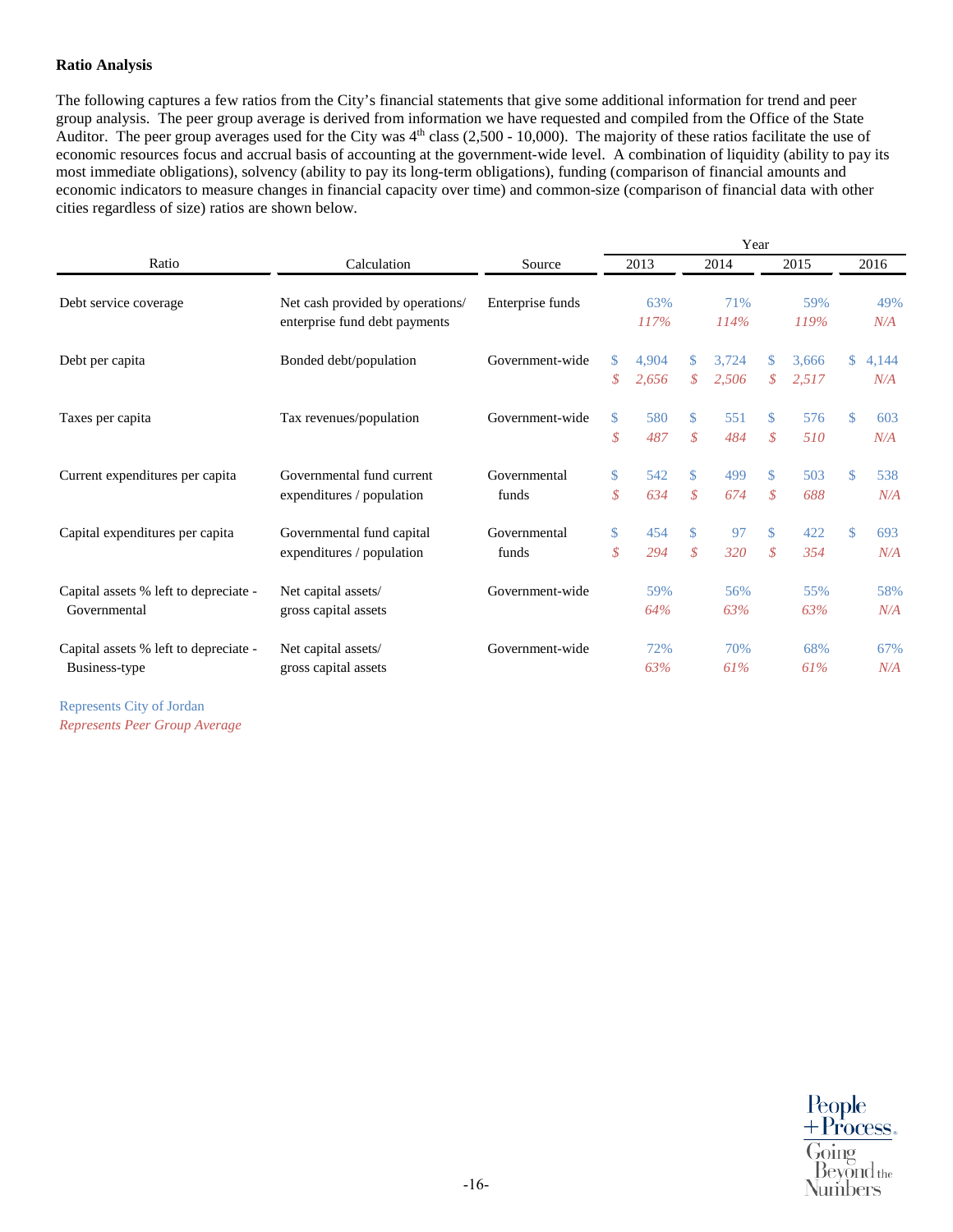# **Debt Service Coverage Ratio (Solvency Ratio)**

The debt coverage ratio is a comparison of cash generated by operations to total debt service payments (principal and interest) of enterprise funds. This ratio indicates if there are sufficient cash flows from operations to meet debt service obligations. Except in cases where other nonoperating revenues (i.e. taxes, assessments, transfers from other funds, etc.) are used to fund debt service payments, an acceptable ratio would be above 1.

# **Bonded Debt per Capita (Funding Ratio)**

This dollar amount is arrived at by dividing the total bonded debt by the population of the city and represents the amount of bonded debt obligation for each citizen of the city at the end of the year. The higher the amount, the more resources are needed in the future to retire these obligations through taxes, assessments or user fees.

## **Taxes per Capita (Funding Ratio)**

This dollar amount is arrived at by dividing the total tax revenues by the population of the city and represents the amount of taxes for each citizen of the city for the year. The higher this amount is, the more reliant the city is on taxes to fund its operations.

#### **Current Expenditures per Capita (Funding Ratio)**

This dollar amount is arrived at by dividing the total current governmental expenditures by the population of the City and represents the amount of governmental expenditure for each citizen of the City during the year. Since this is generally based on ongoing expenditures, we would expect consistent annual per capita results.

#### **Capital Outlay per Capita (Funding Ratio)**

This dollar amount is arrived at by dividing the total governmental capital outlay expenditures by the population of the City and represents the amount of capital expenditure for each citizen of the City during the year. Since projects are not always recurring, the per capita amount will fluctuate from year to year.

#### **Capital Assets Percentage (Common-size Ratio)**

This percentage represents the percent of governmental or business-type capital assets that are left to be depreciated. The lower this percentage, the older the city's capital assets are and may need major repairs or replacements in the near future. A higher percentage may indicate newer assets being constructed or purchased and may coincide with higher debt ratios or bonded debt per capita.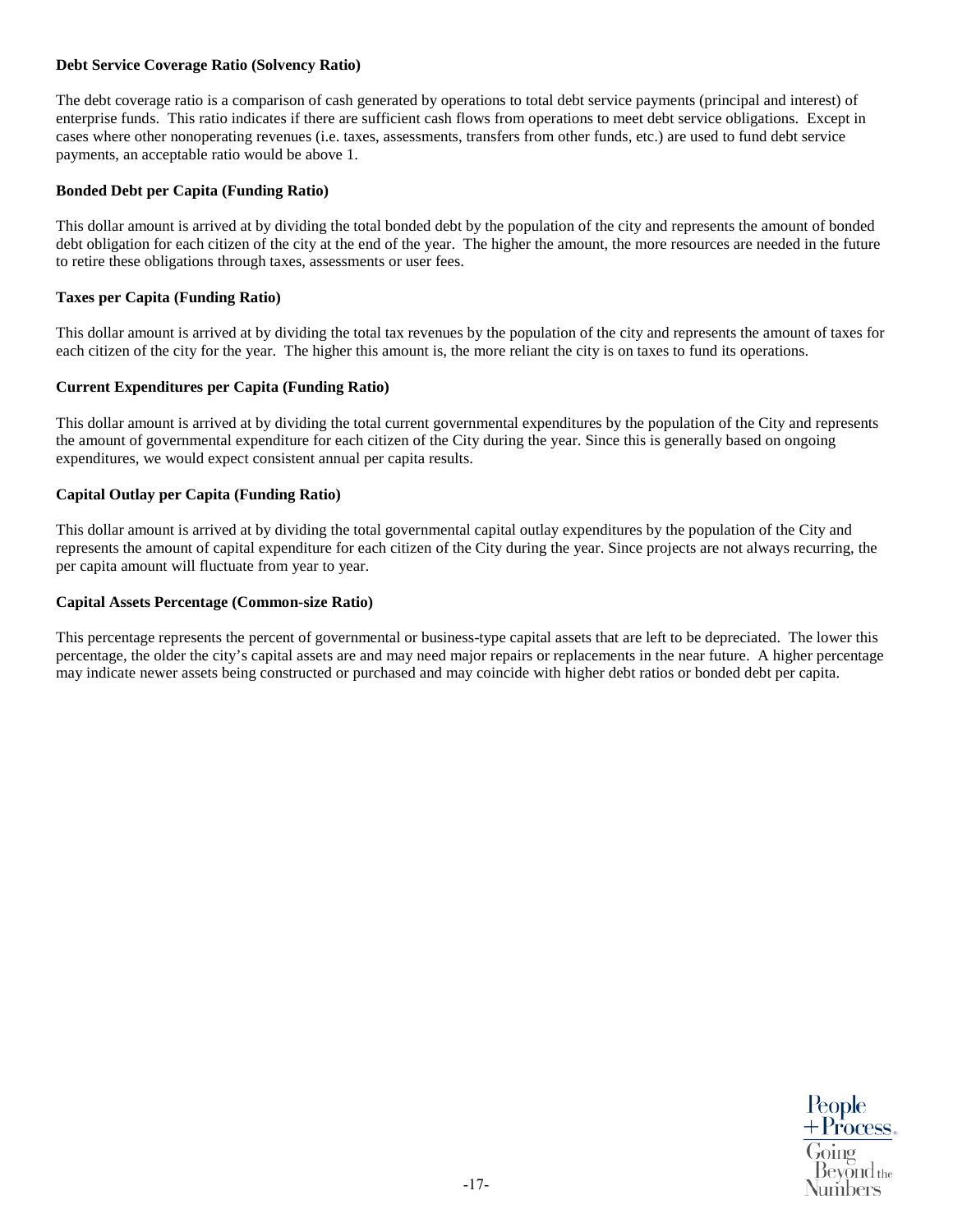# **Future Accounting Standard Changes**

The following Governmental Accounting Standards Board (GASB) Statements have been issued and may have an impact on future City financial statements: **(1)** 

# **GASB Statement No. 74** - *Financial Reporting for Postemployment Benefit Plans Other than Pension Plans*

# **Summary**

The objective of this Statement is to improve the usefulness of information about postemployment benefits other than pensions (other postemployment benefits or OPEB) included in the general purpose external financial reports of state and local governmental OPEB plans for making decisions and assessing accountability. This Statement results from a comprehensive review of the effectiveness of existing standards of accounting and financial reporting for all postemployment benefits (pensions and OPEB) with regard to providing decision-useful information, supporting assessments of accountability and interperiod equity, and creating additional transparency.

This Statement replaces Statements No. 43, Financial Reporting for Postemployment Benefit Plans Other Than Pension Plans, as amended, and No. 57, OPEB Measurements by Agent Employers and Agent Multiple-Employer Plans. It also includes requirements for defined contribution OPEB plans that replace the requirements for those OPEB plans in Statement No. 25, Financial Reporting for Defined Benefit Pension Plans and Note Disclosures for Defined Contribution Plans, as amended, Statement 43, and Statement No. 50, Pension Disclosures.

Statement No. 75, Accounting and Financial Reporting for Postemployment Benefits Other than Pensions, establishes new accounting and financial reporting requirements for governments whose employees are provided with OPEB, as well as for certain nonemployer governments that have a legal obligation to provide financial support for OPEB provided to the employees of other entities.

The scope of this Statement includes OPEB plans-defined benefit and defined contribution-administered through trusts that meet the following criteria:

- Contributions from employers and nonemployer contributing entities to the OPEB plan and earnings on those contributions are irrevocable.
- OPEB plan assets are dedicated to providing OPEB to plan members in accordance with the benefit terms.
- OPEB plan assets are legally protected from the creditors of employers, nonemployer contributing entities, and the OPEB plan administrator. If the plan is a defined benefit OPEB plan, plan assets also are legally protected from creditors of the plan members.

This Statement also includes requirements to address financial reporting for assets accumulated for purposes of providing defined benefit OPEB through OPEB plans that are not administered through trusts that meet the specified criteria.

# **Effective Date and Transition**

This Statement is effective for financial statements for fiscal years beginning after June 15, 2016. Earlier application is encouraged.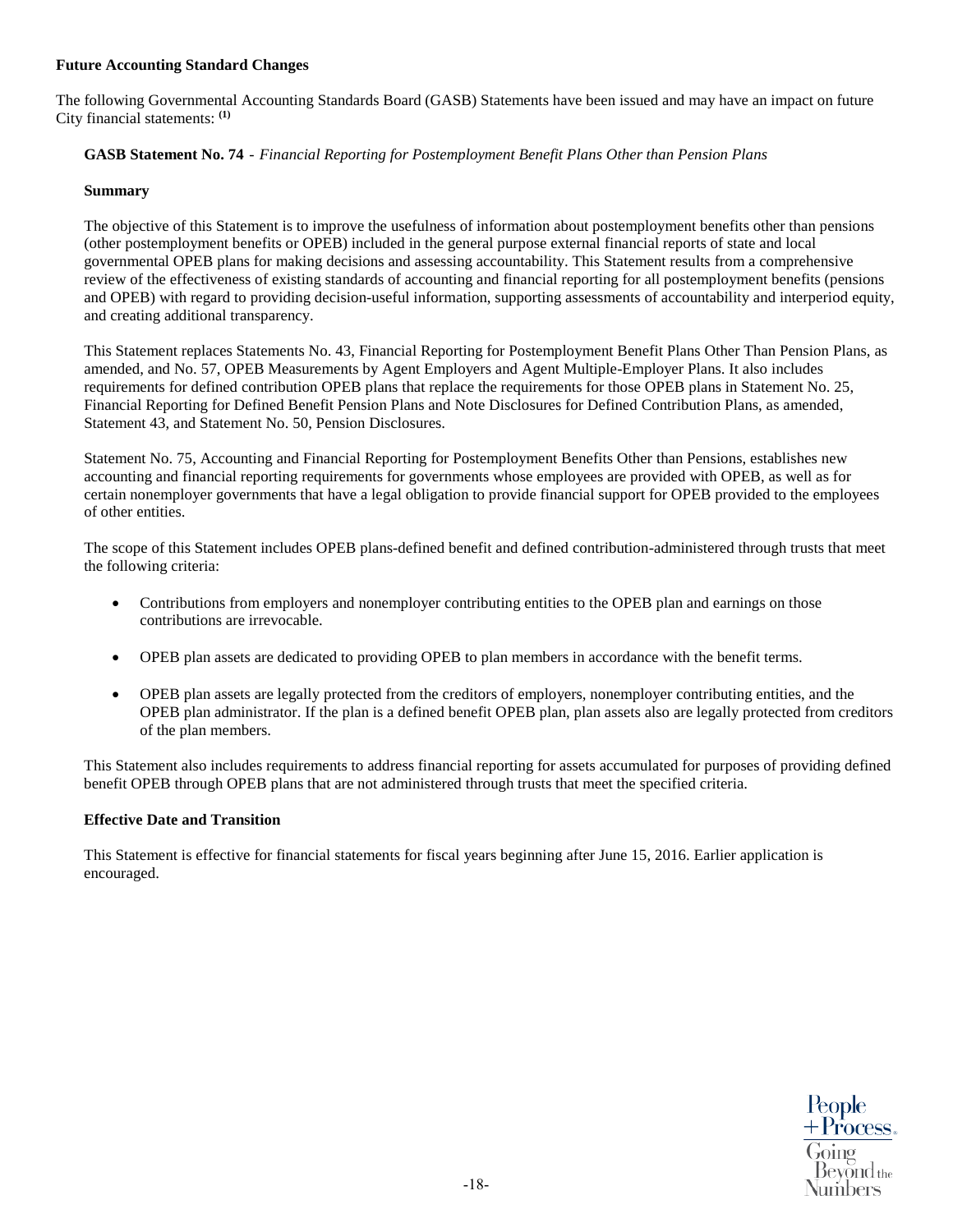## **How the Changes in This Statement Will Improve Financial Reporting**

The requirements of this Statement will improve financial reporting primarily through enhanced note disclosures and schedules of required supplementary information that will be presented by OPEB plans that are administered through trusts that meet the specified criteria. The new information will enhance the decision-usefulness of the financial reports of those OPEB plans, their value for assessing accountability, and their transparency by providing information about measures of net OPEB liabilities and explanations of how and why those liabilities changed from year to year. The net OPEB liability information, including ratios, will offer an up-to-date indication of the extent to which the total OPEB liability is covered by the fiduciary net position of the OPEB plan. The comparability of the reported information for similar types of OPEB plans will be improved by the changes related to the attribution method used to determine the total OPEB liability. The contribution schedule will provide measures to evaluate decisions related to the assessment of contribution rates in comparison with actuarially determined rates, if such rates are determined. In addition, new information about rates of return on OPEB plan investments will inform financial report users about the effects of market conditions on the OPEB plan's assets over time and provide information for users to assess the relative success of the OPEB plan's investment strategy and the relative contribution that investment earnings provide to the OPEB plan's ability to pay benefits to plan members when they come due.

**GASB Statement No. 75** - *Accounting and Financial Reporting for Postemployment Benefit Plans Other than Pension*

#### **Summary**

The primary objective of this Statement is to improve accounting and financial reporting by state and local governments for postemployment benefits other than pensions (other postemployment benefits or OPEB). It also improves information provided by state and local governmental employers about financial support for OPEB that is provided by other entities. This Statement results from a comprehensive review of the effectiveness of existing standards of accounting and financial reporting for all postemployment benefits (pensions and OPEB) with regard to providing decision-useful information, supporting assessments of accountability and interperiod equity, and creating additional transparency.

This Statement replaces the requirements of Statements No. 45, Accounting and Financial Reporting by Employers for Postemployment Benefits Other than Pensions, as amended, and No. 57, OPEB Measurements by Agent Employers and Agent Multiple-Employer Plans, for OPEB. Statement No. 74, Financial Reporting for Postemployment Benefit Plans Other than Pension Plans, establishes new accounting and financial reporting requirements for OPEB plans.

The scope of this Statement addresses accounting and financial reporting for OPEB that is provided to the employees of state and local governmental employers. This Statement establishes standards for recognizing and measuring liabilities, deferred outflows of resources, deferred inflows of resources, and expense/expenditures. For defined benefit OPEB, this Statement identifies the methods and assumptions that are required to be used to project benefit payments, discount projected benefit payments to their actuarial present value, and attribute that present value to periods of employee service. Note disclosure and required supplementary information requirements about defined benefit OPEB also are addressed.

In addition, this Statement details the recognition and disclosure requirements for employers with payables to defined benefit OPEB plans that are administered through trusts that meet the specified criteria and for employers whose employees are provided with defined contribution OPEB. This Statement also addresses certain circumstances in which a nonemployer entity provides financial support for OPEB of employees of another entity.

In this Statement, distinctions are made regarding the particular requirements depending upon whether the OPEB plans through which the benefits are provided are administered through trusts that meet the following criteria:

- Contributions from employers and nonemployer contributing entities to the OPEB plan and earnings on those contributions are irrevocable.
- OPEB plan assets are dedicated to providing OPEB to plan members in accordance with the benefit terms.
- OPEB plan assets are legally protected from the creditors of employers, nonemployer contributing entities, the OPEB plan administrator, and the plan members.

People<br>+Process. Going Bevond<sub>the</sub> Numbers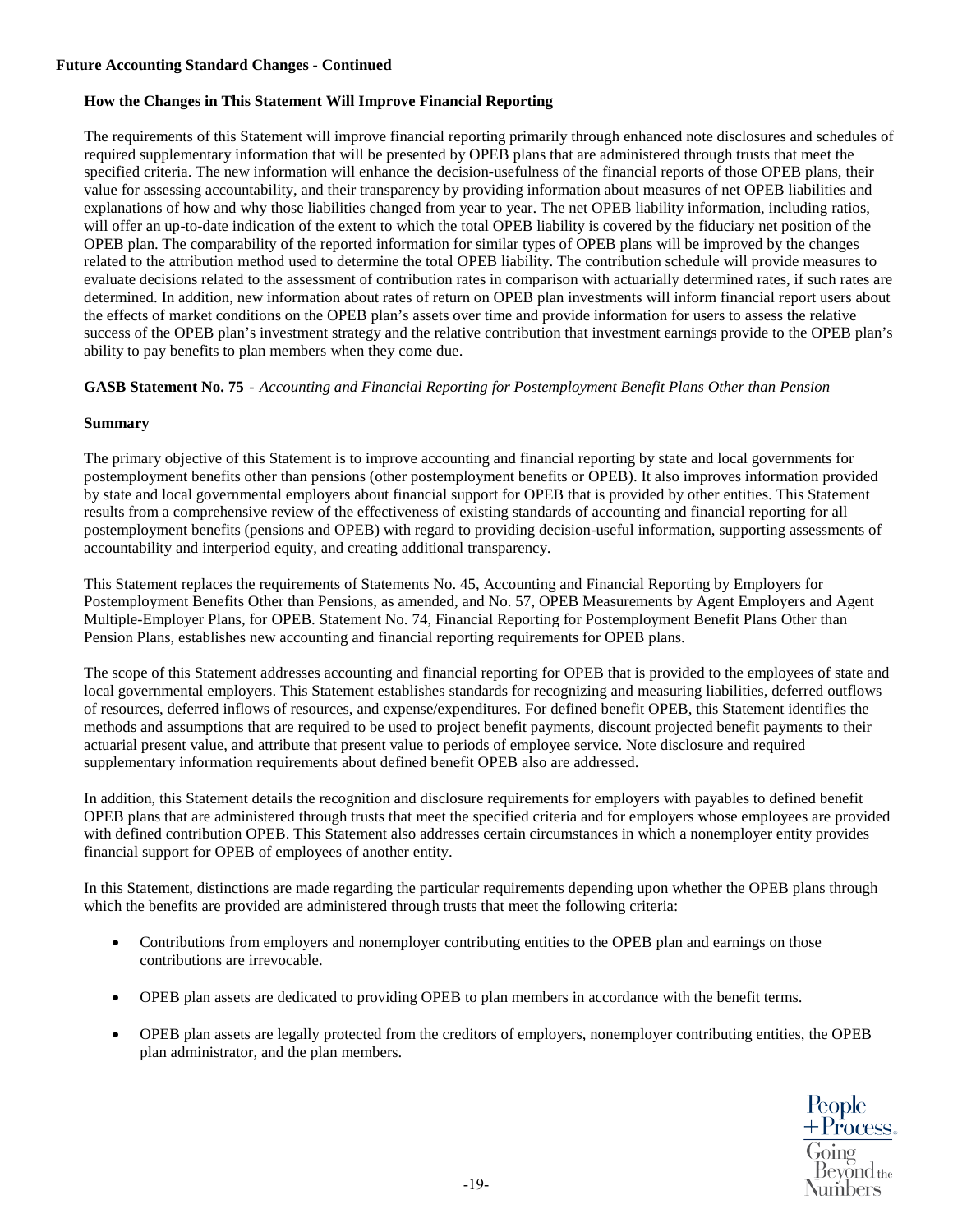# **Effective Date**

This Statement is effective for fiscal years beginning after June 15, 2017. Earlier application is encouraged.

# **How the Changes in This Statement Will Improve Financial Reporting**

The requirements of this Statement will improve the decision-usefulness of information in employer and governmental nonemployer contributing entity financial reports and will enhance its value for assessing accountability and interperiod equity by requiring recognition of the entire OPEB liability and a more comprehensive measure of OPEB expense. Decision-usefulness and accountability also will be enhanced through new note disclosures and required supplementary information, as follows:

- More robust disclosures of assumptions will allow for better informed assessments of the reasonableness of OPEB measurements.
- Explanations of how and why the OPEB liability changed from year to year will improve transparency.
- The summary OPEB liability information, including ratios, will offer an indication of the extent to which the total OPEB liability is covered by resources held by the OPEB plan, if any.
- For employers that provide benefits through OPEB plans that are administered through trusts that meet the specified criteria, the contribution schedules will provide measures to evaluate decisions related to contributions.

The consistency, comparability, and transparency of the information reported by employers and governmental nonemployer contributing entities about OPEB transactions will be improved by requiring:

- The use of a discount rate that considers the availability of the OPEB plan's fiduciary net position associated with the OPEB of current active and inactive employees and the investment horizon of those resources, rather than utilizing only the long-term expected rate of return regardless of whether the OPEB plan's fiduciary net position is projected to be sufficient to make projected benefit payments and is expected to be invested using a strategy to achieve that return.
- A single method of attributing the actuarial present value of projected benefit payments to periods of employee service, rather than allowing a choice among six methods with additional variations.
- Immediate recognition in OPEB expense, rather than a choice of recognition periods, of the effects of changes of benefit terms.
- Recognition of OPEB expense that incorporates deferred outflows of resources and deferred inflows of resources related to OPEB over a defined, closed period, rather than a choice between an open or closed period.

# **GASB Statement No. 80** - *Blending Requirements for Certain Component Units - an Amendment of GASB Statement No. 14*

# **Summary**

The objective of the Statement is to improve financial reporting by clarifying the financial statement presentation requirements for certain component units. This Statement amends the blending requirements established in paragraph 53 of Statement No. 14, *The Financial Reporting Entity, as amended*.

This Statement amends the blending requirements for the financial statement presentation of component units of all state and local governments. The additional criterion requires blending of a component unit incorporated as a not-for-profit corporation in which the primary government is the sole corporate member. The additional criterion does not apply to component units included in the financial reporting entity pursuant to the provisions of Statement No. 39, *Determining Whether Certain Organizations Are Component Units*.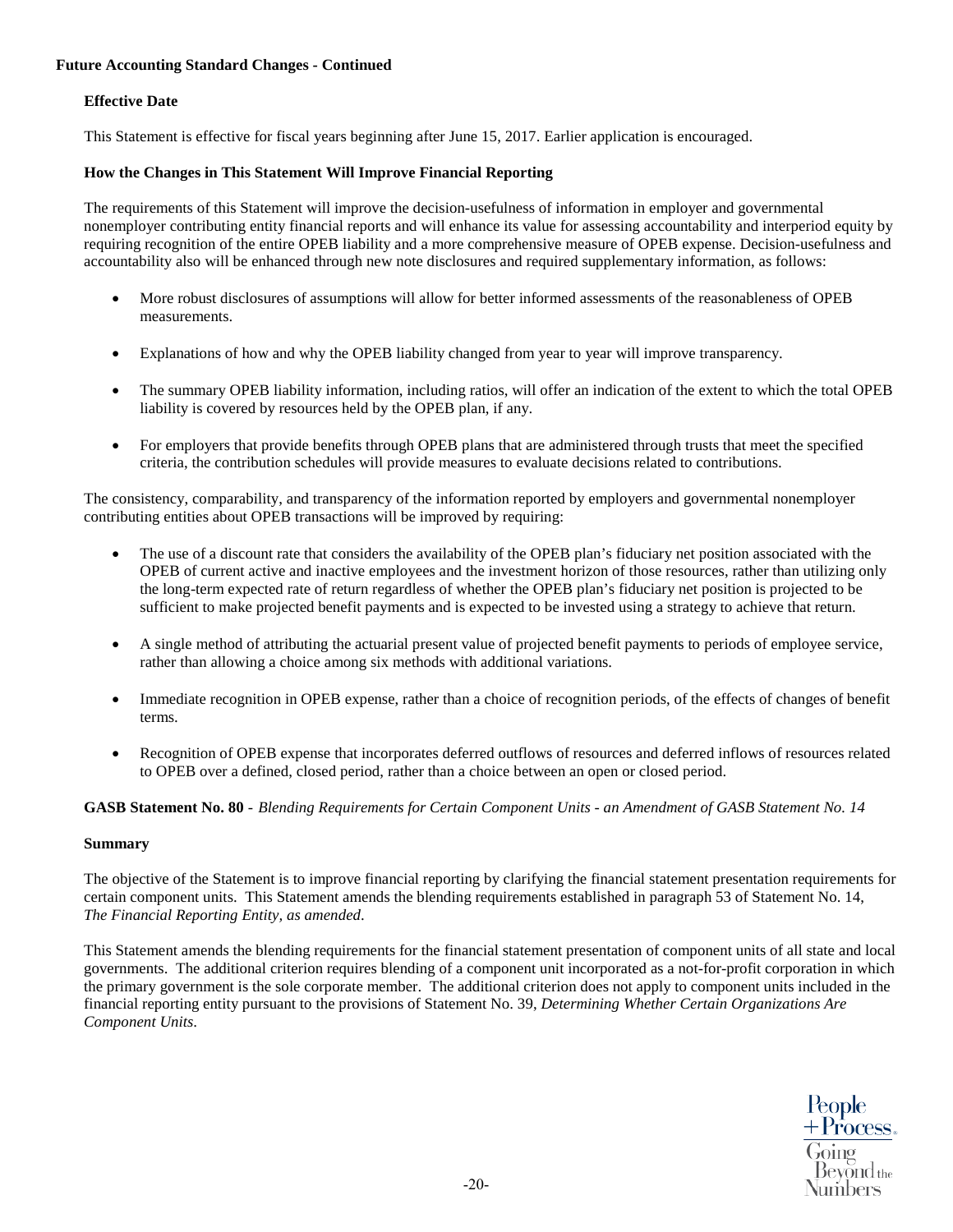# **Effective Date**

The requirements of this Statement are effective for reporting periods beginning after June 15, 2016. Earlier application is encouraged.

## **How the Changes in This Statement Will Improve Financial Reporting**

The requirements of this Statement enhance the comparability of financial statements among governments. Greater comparability improves the decision-usefulness of information reported in financial statements and enhances its value for assessing government accountability.

#### **GASB Statement No. 81** - *Irrevocable Split-Interest Agreements*

#### **Summary**

The objective of this Statement is to improve accounting and financial reporting for irrevocable split-interest agreements by providing recognition and measurement guidance for situations in which a government is a beneficiary of the agreement. Split-interest agreements are a type of giving agreement used by donors to provide resources to two or more beneficiaries, including governments. Split-interest agreements can be created through trusts—or other legally enforceable agreements with characteristics that are equivalent to split-interest agreements—in which a donor transfers resources to an intermediary to hold and administer for the benefit of a government and at least one other beneficiary. Examples of these types of agreements include charitable lead trusts, charitable remainder trusts, and life-interests in real estate.

This Statement requires that a government that receives resources pursuant to an irrevocable split-interest agreement recognize assets, liabilities, and deferred inflows of resources at the inception of the agreement. Furthermore, this Statement requires that a government recognize assets representing its beneficial interests in irrevocable split-interest agreements that are administered by a third party, if the government controls the present service capacity of the beneficial interests. This Statement requires that a government recognize revenue when the resources become applicable to the reporting period.

# **Effective Date**

The requirements of this Statement are effective for financial statements for periods beginning after December 15, 2016, and should be applied retroactively. Earlier application is encouraged.

# **How the Changes in This Statement Will Improve Financial Reporting**

This Statement enhances the comparability of financial statements by providing accounting and financial reporting guidance for irrevocable split-interest agreements in which a government is a beneficiary. This Statement also enhances the decisionusefulness of general purpose external financial reports, and their value for assessing accountability, by more clearly identifying the resources that are available for the government to carry out its mission.

**GASB Statement No. 82** - *Pension Issues an Amendment of GASB Statements No. 67, No. 68, and No. 73*

#### **Summary**

The objective of this Statement is to address certain issues that have been raised with respect to Statements No. 67, Financial Reporting for Pension Plans, No. 68, Accounting and Financial Reporting for Pensions, and No. 73, Accounting and Financial Reporting for Pensions and Related Assets That Are Not within the Scope of GASB Statement 68, and Amendments to Certain Provisions of GASB Statements 67 and 68. Specifically, this Statement addresses issues regarding (1) the presentation of payrollrelated measures in required supplementary information, (2) the selection of assumptions and the treatment of deviations from the guidance in an Actuarial Standard of Practice for financial reporting purposes, and (3) the classification of payments made by employers to satisfy employee (plan member) contribution requirements.

> People + Process. Going Bevond<sub>the</sub> Numbers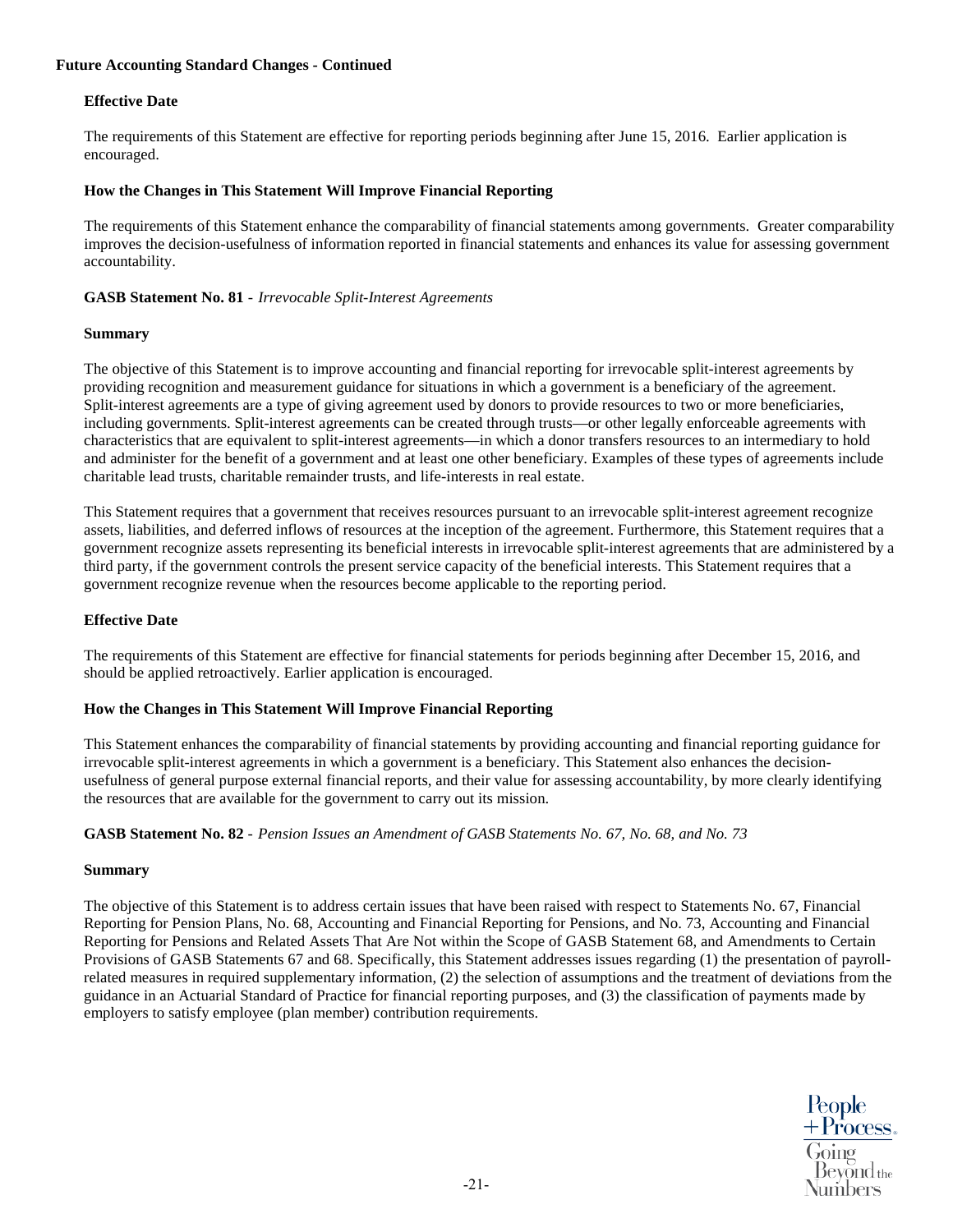# **Presentation of Payroll-Related Measures in Required Supplementary Information**

Prior to the issuance of this Statement, Statements 67 and 68 required presentation of covered-employee payroll, which is the payroll of employees that are provided with pensions through the pension plan, and ratios that use that measure, in schedules of required supplementary information. This Statement amends Statements 67 and 68 to instead require the presentation of covered payroll, defined as the payroll on which contributions to a pension plan are based, and ratios that use that measure.

# **Selection of Assumptions**

This Statement clarifies that a deviation, as the term is used in Actuarial Standards of Practice issued by the Actuarial Standards Board, from the guidance in an Actuarial Standard of Practice is not considered to be in conformity with the requirements of Statement 67, Statement 68, or Statement 73 for the selection of assumptions used in determining the total pension liability and related measures.

# **Classification of Employer-Paid Member Contributions**

This Statement clarifies that payments that are made by an employer to satisfy contribution requirements that are identified by the pension plan terms as plan member contribution requirements should be classified as plan member contributions for purposes of Statement 67 and as employee contributions for purposes of Statement 68. It also requires that an employer's expense and expenditures for those amounts be recognized in the period for which the contribution is assessed and classified in the same manner as the employer classifies similar compensation other than pensions (for example, as salaries and wages or as fringe benefits).

# **Effective Date**

The requirements of this Statement are effective for reporting periods beginning after June 15, 2016, except for the requirements of this Statement for the selection of assumptions in a circumstance in which an employer's pension liability is measured as of a date other than the employer's most recent fiscal year-end. In that circumstance, the requirements for the selection of assumptions are effective for that employer in the first reporting period in which the measurement date of the pension liability is on or after June 15, 2017. Earlier application is encouraged.

# **How the Changes in This Statement Will Improve Financial Reporting**

The requirements of this Statement will improve financial reporting by enhancing consistency in the application of financial reporting requirements to certain pension issues.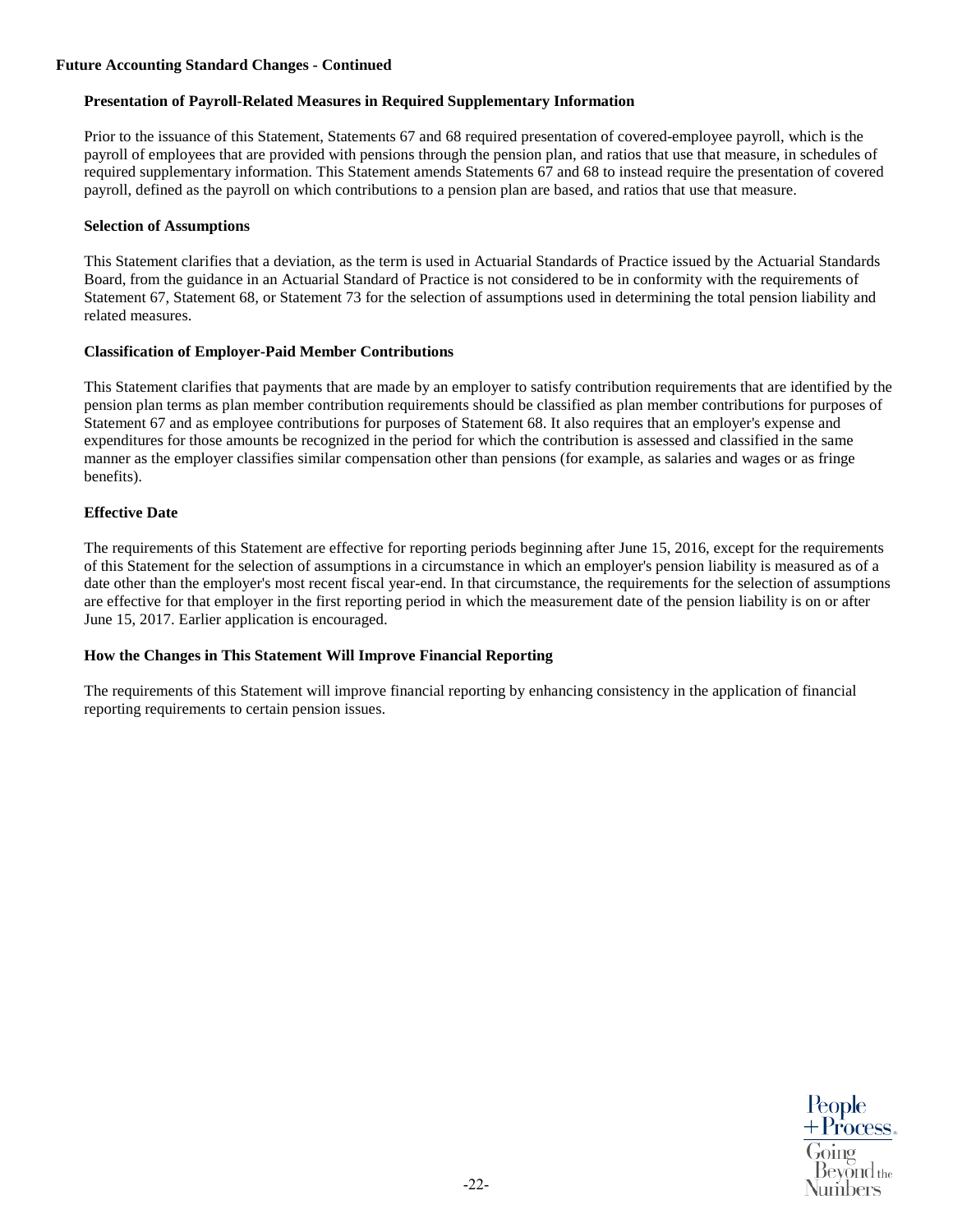# **GASB Statement No. 83 -** *Certain Asset Retirement Obligations*

# **Summary**

This Statement addresses accounting and financial reporting for certain asset retirement obligations (AROs). An ARO is a legally enforceable liability associated with the retirement of a tangible capital asset. A government that has legal obligations to perform future asset retirement activities related to its tangible capital assets should recognize a liability based on the guidance in this Statement.

This Statement establishes criteria for determining the timing and pattern of recognition of a liability and a corresponding deferred outflow of resources for AROs. This Statement requires that recognition occur when the liability is both incurred and reasonably estimable. The determination of when the liability is incurred should be based on the occurrence of external laws, regulations, contracts, or court judgments, together with the occurrence of an internal event that obligates a government to perform asset retirement activities. Laws and regulations may require governments to take specific actions to retire certain tangible capital assets at the end of the useful lives of those capital assets, such as decommissioning nuclear reactors and dismantling and removing sewage treatment plants. Other obligations to retire tangible capital assets may arise from contracts or court judgments. Internal obligating events include the occurrence of contamination, placing into operation a tangible capital asset that is required to be retired, abandoning a tangible capital asset before it is placed into operation, or acquiring a tangible capital asset that has an existing ARO.

This Statement requires the measurement of an ARO to be based on the best estimate of the current value of outlays expected to be incurred. The best estimate should include probability weighting of all potential outcomes, when such information is available or can be obtained at reasonable cost. If probability weighting is not feasible at reasonable cost, the most likely amount should be used. This Statement requires that a deferred outflow of resources associated with an ARO be measured at the amount of the corresponding liability upon initial measurement.

This Statement requires the current value of a government's AROs to be adjusted for the effects of general inflation or deflation at least annually. In addition, it requires a government to evaluate all relevant factors at least annually to determine whether the effects of one or more of the factors are expected to significantly change the estimated asset retirement outlays. A government should remeasure an ARO only when the result of the evaluation indicates there is a significant change in the estimated outlays. The deferred outflows of resources should be reduced and recognized as outflows of resources (for example, as an expense) in a systematic and rational manner over the estimated useful life of the tangible capital asset.

A government may have a minority share (less than 50 percent) of ownership interest in a jointly owned tangible capital asset in which a nongovernmental entity is the majority owner and reports its ARO in accordance with the guidance of another recognized accounting standards setter. Additionally, a government may have a minority share of ownership interest in a jointly owned tangible capital asset in which no joint owner has a majority ownership, and a nongovernmental joint owner that has operational responsibility for the jointly owned tangible capital asset reports the associated ARO in accordance with the guidance of another recognized accounting standards setter. In both situations, the government's minority share of an ARO should be reported using the measurement produced by the nongovernmental majority owner or the nongovernmental minority owner that has operational responsibility, without adjustment to conform to the liability measurement and recognition requirements of this Statement.

In some cases, governments are legally required to provide funding or other financial assurance for their performance of asset retirement activities. This Statement requires disclosure of how those funding and assurance requirements are being met by a government, as well as the amount of any assets restricted for payment of the government's AROs, if not separately displayed in the financial statements.

This Statement also requires disclosure of information about the nature of a government's AROs, the methods and assumptions used for the estimates of the liabilities, and the estimated remaining useful life of the associated tangible capital assets. If an ARO (or portions thereof) has been incurred by a government but is not yet recognized because it is not reasonably estimable, the government is required to disclose that fact and the reasons therefor. This Statement requires similar disclosures for a government's minority shares of AROs.

# **Effective Date**

The requirements of this Statement are effective for reporting periods beginning after June 15, 2018. Earlier application is encouraged.

People + Process.  $\operatorname{Bevond}_{\text{the}}$